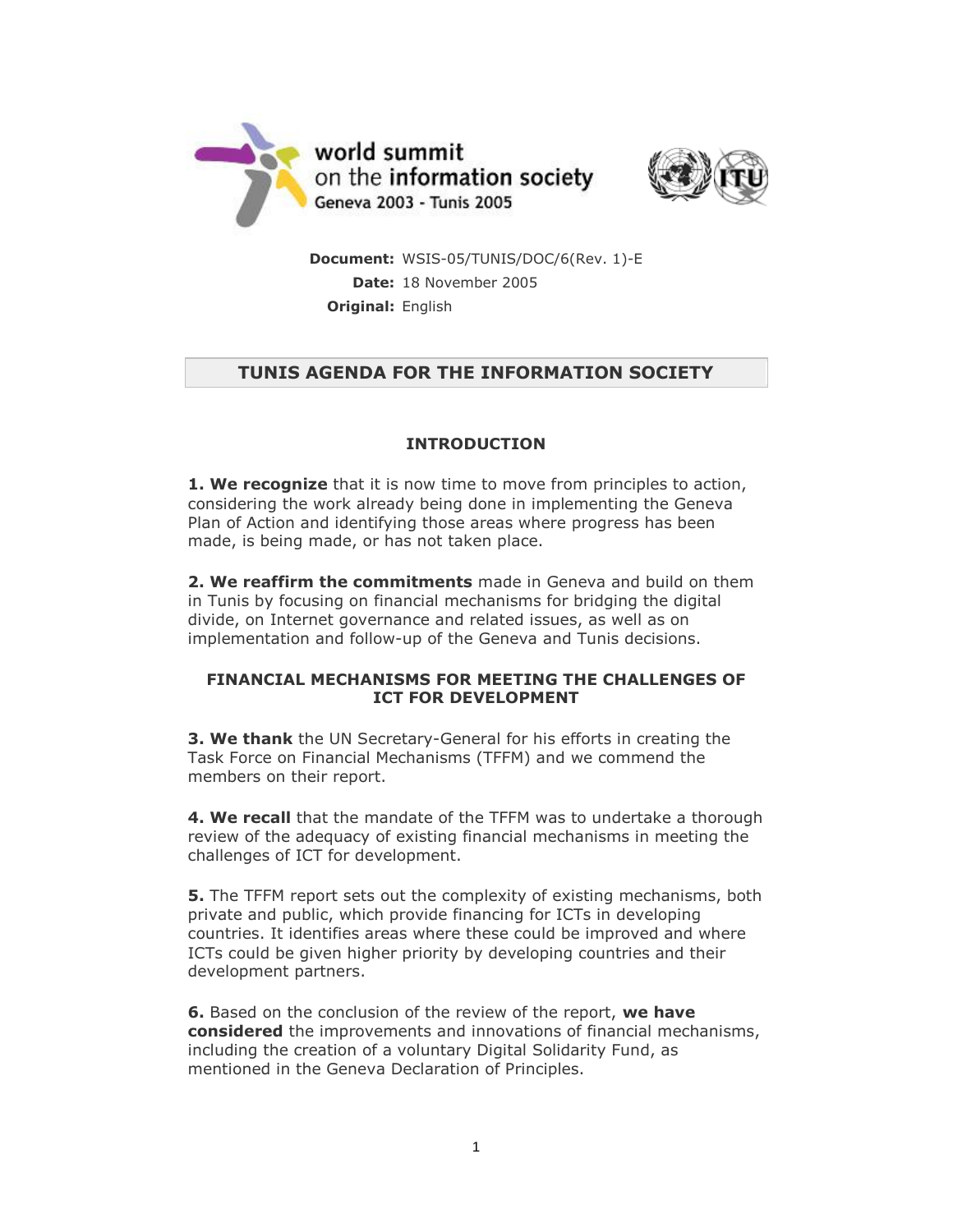**7. We recognize** the existence of the digital divide and the challenges that this poses for many countries, which are forced to choose between many competing objectives in their development planning and in demands for development funds whilst having limited resources.

**8. We recognize** the scale of the problem in bridging the digital divide, which will require adequate and sustainable investments in ICT infrastructure and services, and capacity building, and transfer of technology over many years to come.

**9. We call upon the international community** to promote the transfer of technology on mutually agreed terms, including ICTs, to adopt policies and programmes with a view to assisting developing countries to take advantage of technology in their pursuit of development through, *inter alia*, technical cooperation and the building of scientific and technological capacity in our efforts to bridge the digital and development divides.

**10. We recognize** that the internationally agreed development goals and objectives, including the Millennium Development Goals, are fundamental. The Monterrey Consensus on Financing for Development is the basis for the pursuit of adequate and appropriate financial mechanisms to promote ICT for development, in accordance with the Digital Solidarity Agenda of the Geneva Plan of Action.

**11. We recognize and acknowledge** the special and specific funding needs of the developing world, as referred to in paragraph 16 of the Geneva Declaration of Principles[\\*](http://www.itu.int/wsis/docs2/tunis/off/6rev1.html#note), which faces numerous challenges in the ICT sector, and that there is strong need to focus on their special financing needs to achieve the internationally agreed development goals and objectives, including the Millennium Development Goals.

**12. We agree** that the financing of ICT for development needs to be placed in the context of the growing importance of the role of ICTs, not only as a medium of communication, but also as a development enabler, and as a tool for the achievement of the internationally agreed development goals and objectives, including the Millennium Development Goals.

**13.** In the past, financing of ICT infrastructure in most developing countries has been based on public investment. Lately, a significant influx of investment has taken place where private-sector participation has been encouraged, based on a sound regulatory framework, and where public policies aimed at bridging the digital divide have been implemented.

14. We are greatly encouraged by the fact that advances in communication technology, and high-speed data networks are continuously increasing the possibilities for developing countries, and countries with economies in transition, to participate in the global market for ICT-enabled services on the basis of their comparative advantage.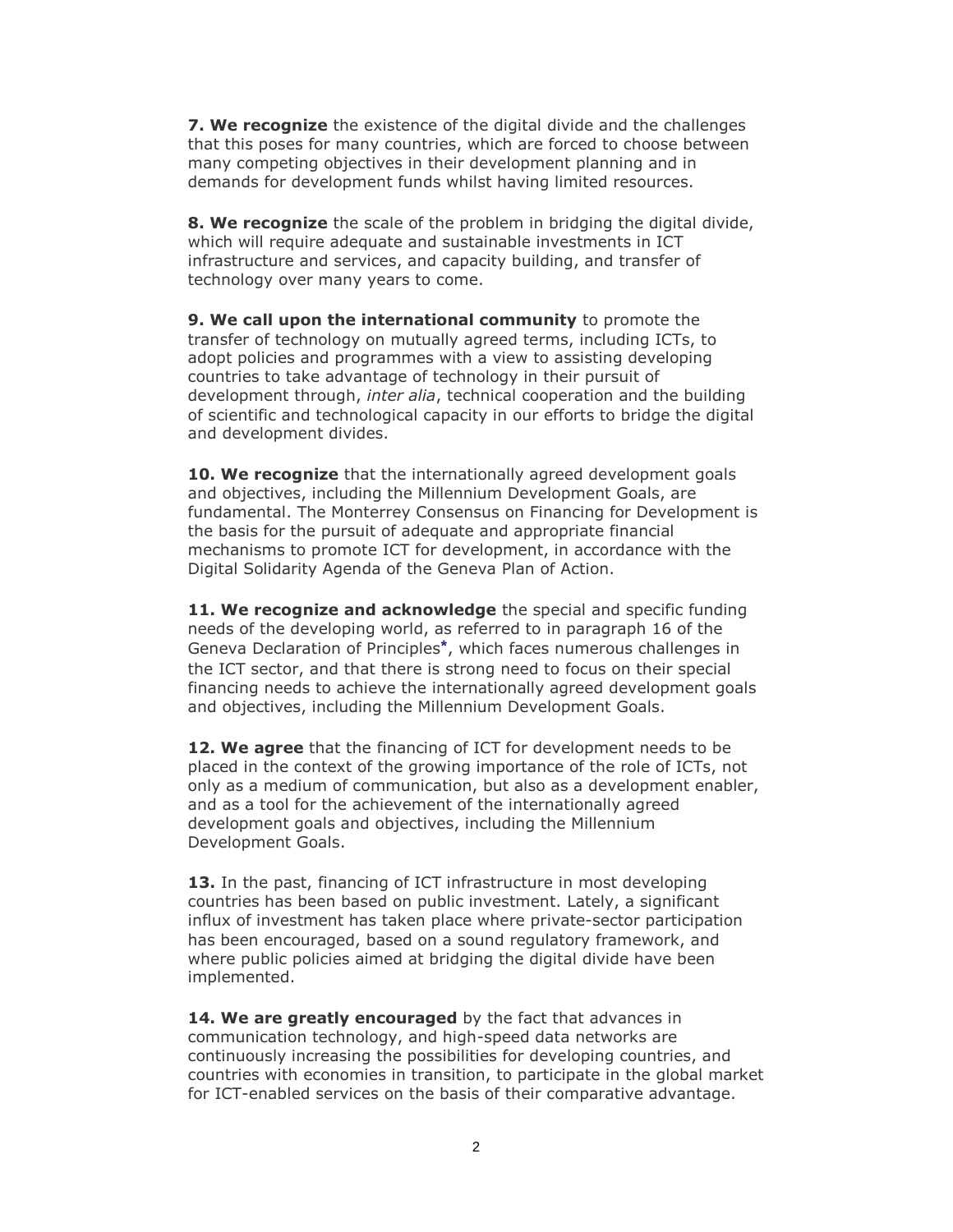These emerging opportunities provide a powerful commercial basis for ICT infrastructural investment in these countries. Therefore, governments should take action, in the framework of national development policies, in order to support an enabling and competitive environment for the necessary investment in ICT infrastructure and for the development of new services. At the same time, countries should pursue policies and measures that would not discourage, impede or prevent the continued participation of these countries in the global market for ICT-enabled services.

**15. We take note** that the challenges for expanding the scope of useful accessible information content in the developing world are numerous; in particular, the issue of financing for various forms of content and applications requires new attention, as this area has often been overlooked by the focus on ICT infrastructure.

**16. We recognize** that attracting investment in ICTs has depended crucially upon an enabling environment, including good governance at all levels, and a supportive, transparent and pro-competitive policy and regulatory framework, reflecting national realities.

17. We endeavour to engage in a proactive dialogue on matters related to corporate social responsibility and good corporate governance of transnational corporations and their contribution to the economic and social development of developing countries in our efforts to bridge the digital divide.

**18. We underline** that market forces alone cannot quarantee the full participation of developing countries in the global market for ICT-enabled services. Therefore, **we encourage** the strengthening of international cooperation and solidarity aimed at enabling all countries, especially those referred to in paragraph 16 of the Geneva Declaration of Principles, to develop ICT infrastructure and ICT-enabled services that are viable and competitive at national and international levels.

**19. We recognize that**, in addition to the public sector, financing of ICT infrastructure by the private sector has come to play an important role in many countries and that domestic financing is being augmented by North-South flows and South-South cooperation.

**20. We recognize** that, as a result of the growing impact of sustainable private-sector investment in infrastructure, multilateral and bilateral public donors are redirecting public resources to other development objectives, including Poverty Reduction Strategy Papers and related programmes, policy reforms and mainstreaming of ICTs and capacity development. **We encourage all governments** to give appropriate priority to ICTs, including traditional ICTs such as broadcast radio and television, in their national development strategies. **We also encourage** multilateral institutions as well as bilateral public donors to consider also providing more financial support for regional and large-scale national ICT infrastructure projects and related capacity development. They should consider aligning their aid and partnership strategies with the priorities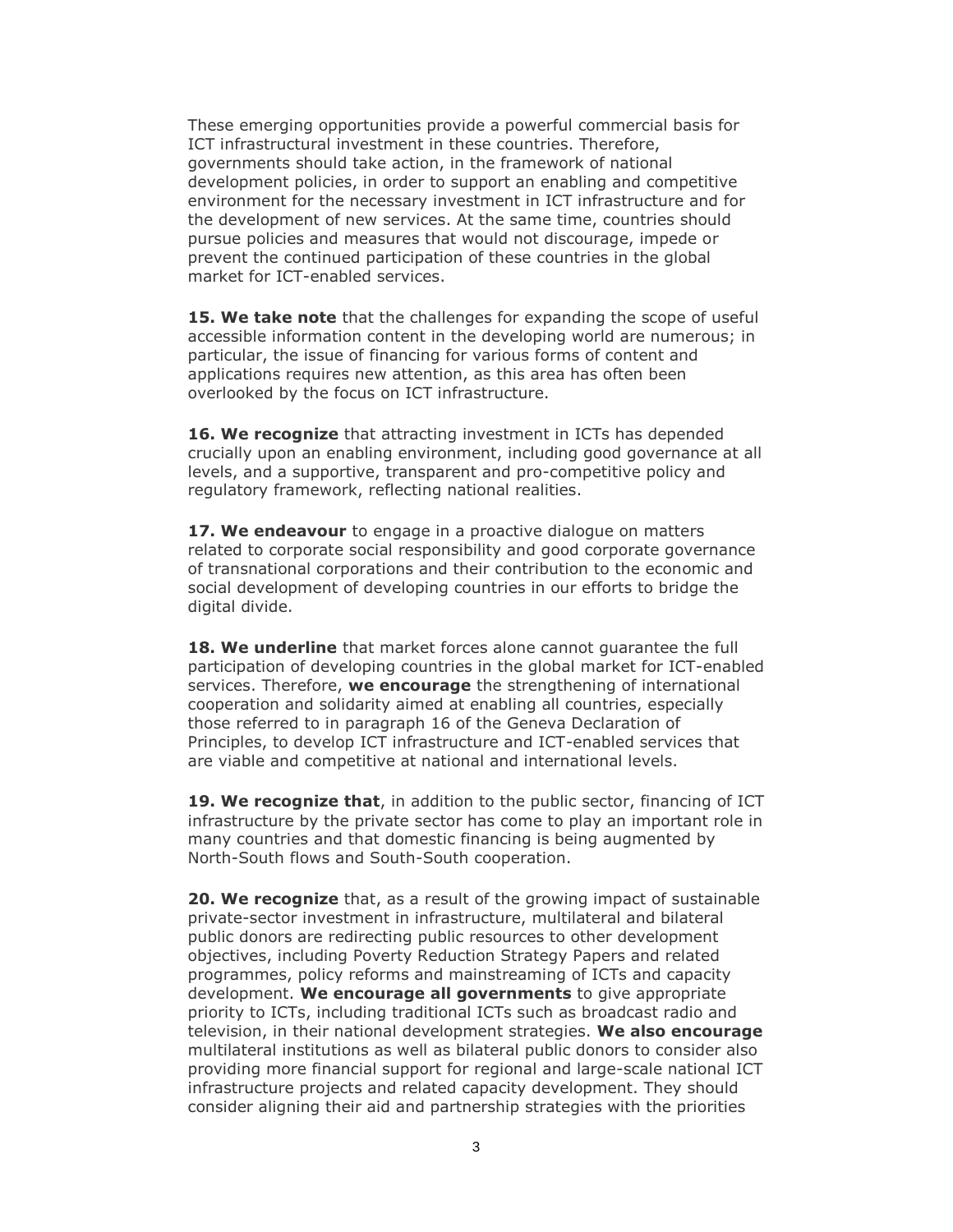set by developing countries and countries with economies in transition in their national development strategies including their poverty reduction strategies.

**21. We recognize** that public finance plays a crucial role in providing ICT access and services to rural areas and disadvantaged populations including those in Small Island Developing States and Landlocked Developing Countries.

**22. We note** that ICT-related capacity-building needs represent a high priority in all developing countries and the current financing levels have not been adequate to meet the needs, although there are many different funding mechanisms supporting ICTs for development.

**23. We recognize** that there are a number of areas in need of greater financial resources and where current approaches to ICT for development financing have devoted insufficient attention to date. These include:

- a. ICT capacity-building programmes, materials, tools, educational funding and specialized training initiatives, especially for regulators and other public-sector employees and organizations.
- b. Communications access and connectivity for ICT services and applications in remote rural areas, Small Island Developing States, Landlocked Developing Countries and other locations presenting unique technological and market challenges.
- c. Regional backbone infrastructure, regional networks, Network Access Points and related regional projects, to link networks across borders and in economically disadvantaged regions which may require coordinated policies including legal, regulatory and financial frameworks, and seed financing, and would benefit from sharing experiences and best practices.
- d. Broadband capacity to facilitate the delivery of a broader range of services and applications, promote investment and provide Internet access at affordable prices to both existing and new users.
- e. Coordinated assistance, as appropriate, for countries referred to in paragraph 16 of the Geneva Declaration of Principles, particularly Least Developed Countries and Small Island Developing States, in order to improve effectiveness and to lower transaction costs associated with the delivery of international donor support.
- f. ICT applications and content aimed at the integration of ICTs into the implementation of poverty eradication strategies and in sector programmes, particularly in health, education, agriculture and the environment.

In addition, there is a need to consider the following other issues, which are relevant to ICT for development and which have not received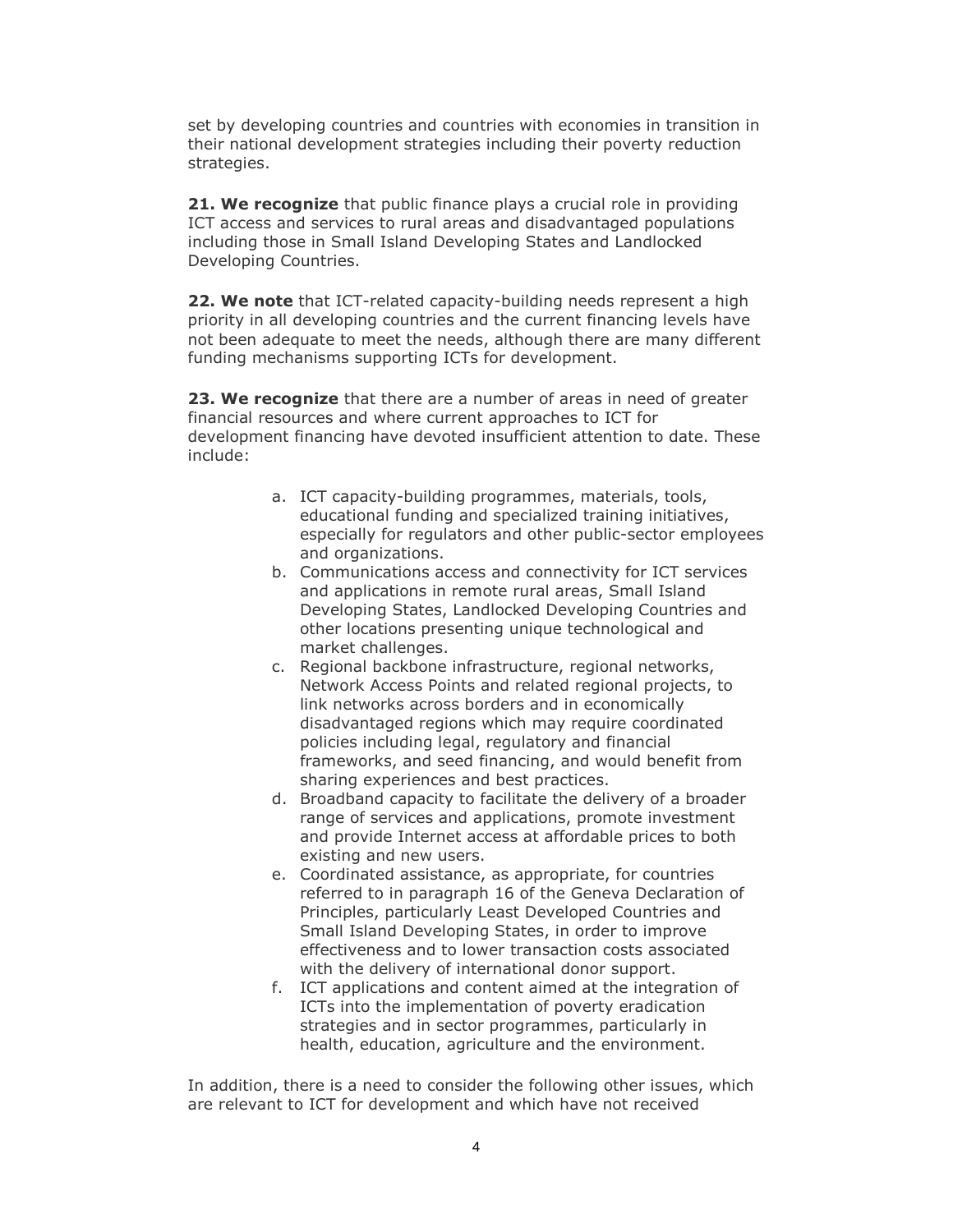adequate attention:

- g. Sustainability of Information Society related projects, for example the maintenance of ICT infrastructure.
- h. Special needs of Small, Medium and Micro Enterprises (SMMEs), such as funding requirements.
- i. Local development and manufacturing of ICT applications and technologies by developing countries.
- j. Activities on ICT-related institutional reform and enhanced capacity on legal and regulatory framework.
- k. Improving organizational structures and business-process change aimed at optimizing the impact and effectiveness of ICT projects and other projects with significant ICT components;
- l. Local government and initiatives based in local communities that deliver ICT services to communities in areas such as education, health and livelihood support.

**24.** Recognizing that the central responsibility for coordination of public financing programmes and public ICT development initiatives rests with governments, **we recommend** that further cross-sectoral and crossinstitutional coordination should be undertaken, both on the part of donors and recipients within the national framework.

**25.** Multilateral development banks and institutions should consider adapting their existing mechanisms, and where appropriate designing new ones, to provide for national and regional demands on ICT development.

**26. We acknowledge** the following prerequisites for equitable and universal accessibility to, and better utilization of, financial mechanisms:

- a. Creating policy and regulatory incentives aimed at universal access and the attraction of private-sector investment.
- b. Identification and acknowledgement of the key role of ICTs in national development strategies, and their elaboration, when appropriate, in conjunction with e-strategies.
- c. Developing institutional and implementation capacity to support the use of national universal service/access funds, and further study of these mechanisms and those aiming to mobilize domestic resources.
- d. Encouraging the development of locally relevant information, applications and services that will benefit developing countries and countries with economies in transition.
- e. Supporting the "scaling-up" of successful ICT-based pilot programmes.
- f. Supporting the use of ICTs in government as a priority and crucial target area for ICT-based development interventions.
- g. Building human resource and institutional capacity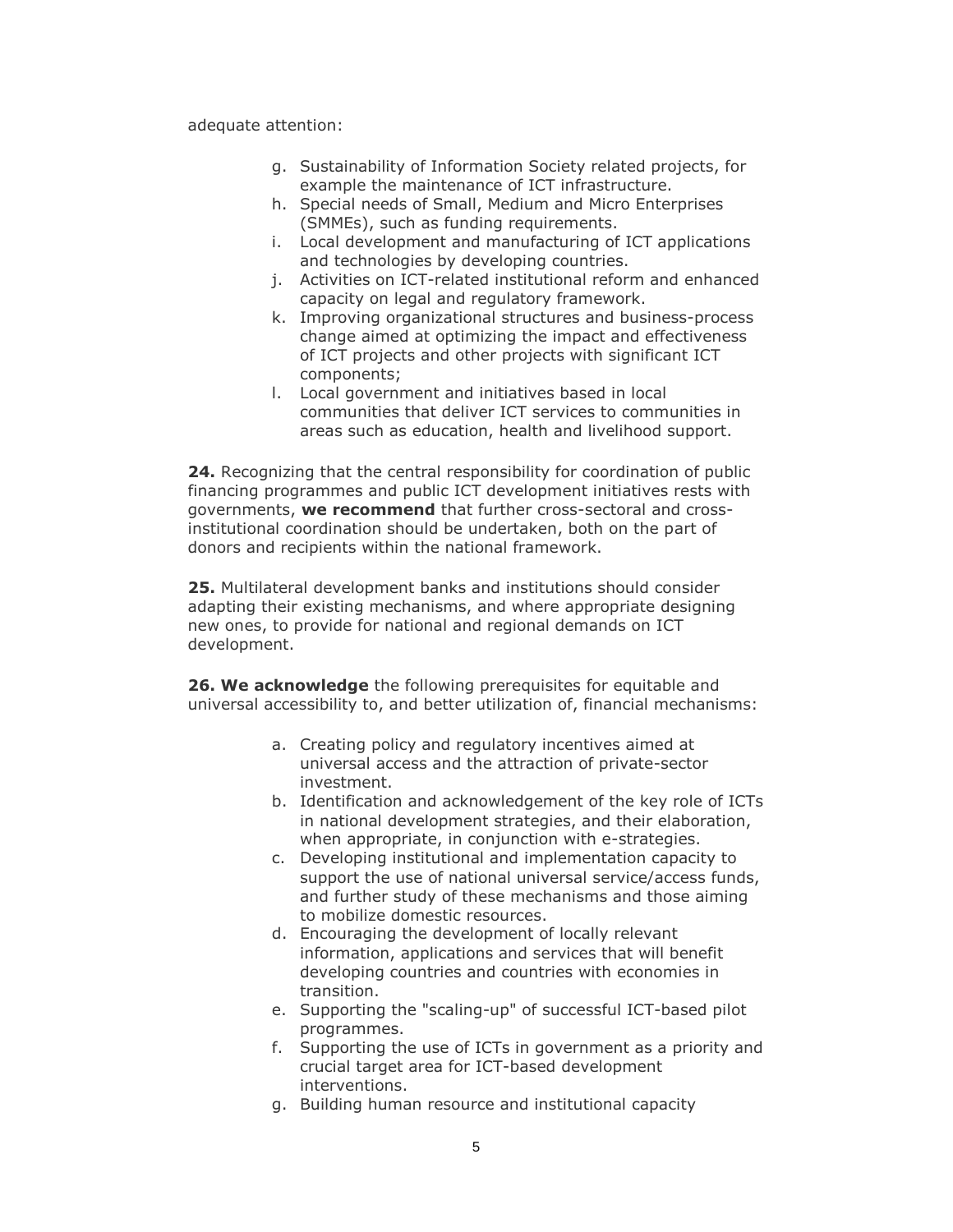(knowledge) at every level for achieving Information Society objectives, especially in the public sector.

- h. Encouraging business-sector entities to help jump-start wider demand for ICT services by supporting creative industries, local producers of cultural content and applications as well as small businesses.
- i. Strengthening capacities to enhance the potential of securitized funds and utilizing them effectively.

**27. We recommend** improvements and innovations in existing financing mechanisms, including:

- a. Improving financial mechanisms to make financial resources become adequate, more predictable, preferably untied, and sustainable.
- b. Enhancing regional cooperation and creating multistakeholder partnerships, especially by creating incentives for building regional backbone infrastructure.
- c. Providing affordable access to ICTs, by the following measures:
	- i. reducing international Internet costs charged by backbone providers, supporting, *inter alia*, the creation and development of regional ICT backbones and Internet Exchange Points to reduce interconnection cost and broaden network access;
	- ii. encouraging ITU to continue the study of the question of International Internet Connectivity (IIC) as an urgent matter to develop appropriate Recommendations.
- d. Coordinating programmes among governments and major financial players to mitigate investment risks and transaction costs for operators entering less attractive rural and low-income market segments.
- e. Helping to accelerate the development of domestic financial instruments, including by supporting local microfinance instruments, ICT business incubators, public credit instruments, reverse auction mechanisms, networking initiatives based on local communities, digital solidarity and other innovations.
- f. Improving the ability to access financing facilities with a view to accelerating the pace of financing of ICT infrastructure and services, including the promotion of North-South flows as well as North-South and South-South cooperation.
- g. Multilateral, regional and bilateral development organizations should consider the utility of creating a virtual forum for the sharing of information by all stakeholders on potential projects, on sources of financing and on institutional financial mechanisms.
- h. Enabling developing countries to be increasingly able to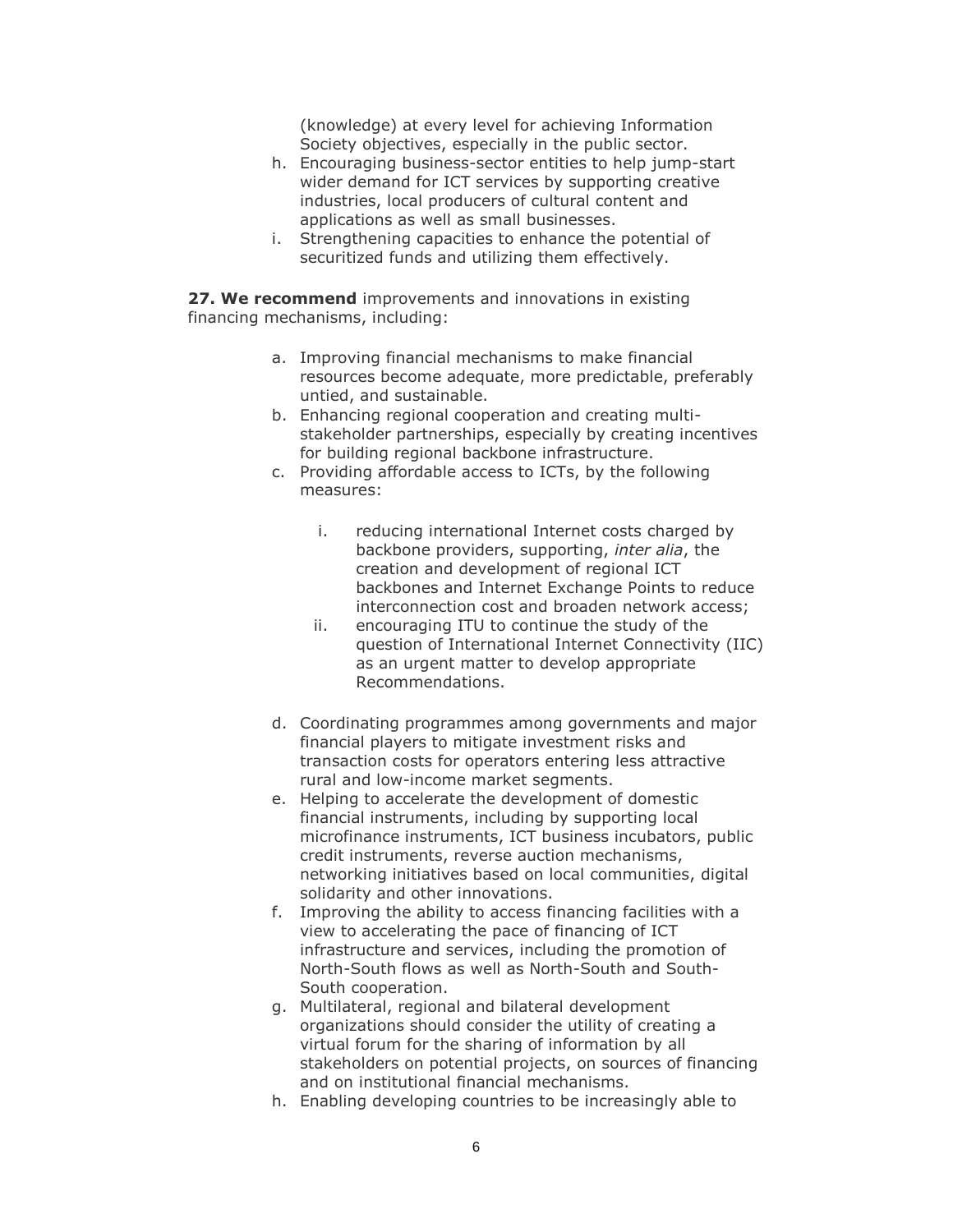generate funds for ICTs and to develop financial instruments, including trust funds and seed capital adapted to their economies.

- i. Urging all countries to make concrete efforts to fulfil their commitments under the Monterrey Consensus.
- j. Multilateral, regional and bilateral development organizations should consider cooperating to enhance their capacity to provide rapid response with a view to supporting developing countries that request assistance with respect to ICT policies;
- k. Encouraging increased voluntary contributions.
- l. Making, as appropriate, effective use of debt relief mechanisms as outlined in the Geneva Plan of Action, including *inter alia* debt cancellation and debt swapping, that may be used for financing ICT for development projects, including those within the framework of Poverty Reduction Strategies.

**28. We welcome the Digital Solidarity Fund (DSF)** established in Geneva as an innovative financial mechanism of a voluntary nature open to interested stakeholders with the objective of transforming the digital divide into digital opportunities for the developing world by focusing mainly on specific and urgent needs at the local level and seeking new voluntary sources of "solidarity" finance. The DSF will complement existing mechanisms for funding the Information Society, which should continue to be fully utilized to fund the growth of new ICT infrastructure and services.

# **INTERNET GOVERNANCE**

**29. We reaffirm the principles** enunciated in the Geneva phase of the WSIS, in December 2003, that the Internet has evolved into a global facility available to the public and its governance should constitute a core issue of the Information Society agenda. The international management of the Internet should be multilateral, transparent and democratic, with the full involvement of governments, the private sector, civil society and international organizations. It should ensure an equitable distribution of resources, facilitate access for all and ensure a stable and secure functioning of the Internet, taking into account multilingualism.

**30. We acknowledge** that the Internet, a central element of the infrastructure of the Information Society, has evolved from a research and academic facility into a global facility available to the public.

**31. We recognize** that Internet governance, carried out according to the Geneva principles, is an essential element for a people-centred, inclusive, development-oriented and non-discriminatory Information Society. Furthermore, we commit ourselves to the stability and security of the Internet as a global facility and to ensuring the requisite legitimacy of its governance, based on the full participation of all stakeholders, from both developed and developing countries, within their respective roles and responsibilities.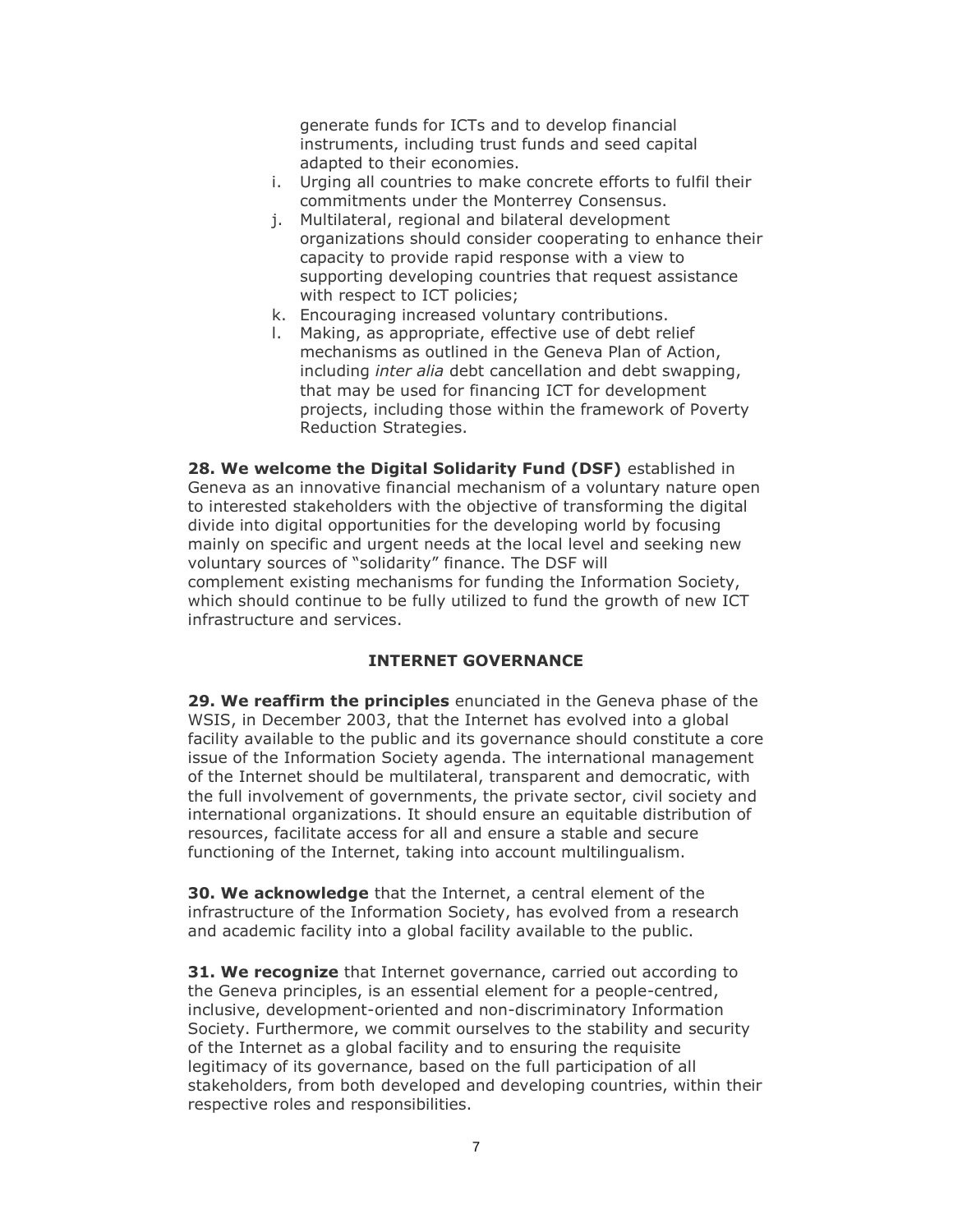**32. We thank** the UN Secretary-General for establishing the Working Group on Internet Governance (WGIG). **We commend** the chairman, members and secretariat for their work and for their report.

**33. We take note** of the WGIG's report that has endeavoured to develop a working definition of Internet governance. It has helped identify a number of public policy issues that are relevant to Internet governance. The report has also enhanced our understanding of the respective roles and responsibilities of governments, intergovernmental and international organizations and other forums as well as the private sector and civil society from both developing and developed countries.

**34.** A working definition of Internet governance is the development and application by governments, the private sector and civil society, in their respective roles, of shared principles, norms, rules, decision-making procedures, and programmes that shape the evolution and use of the Internet.

**35. We reaffirm** that the management of the Internet encompasses both technical and public policy issues and should involve all stakeholders and relevant intergovernmental and international organizations. In this respect it is recognized that:

- a. Policy authority for Internet-related public policy issues is the sovereign right of States. They have rights and responsibilities for international Internet-related public policy issues.
- b. The private sector has had, and should continue to have, an important role in the development of the Internet, both in the technical and economic fields.
- c. Civil society has also played an important role on Internet matters, especially at community level, and should continue to play such a role.
- d. Intergovernmental organizations have had, and should continue to have, a facilitating role in the coordination of Internet-related public policy issues.
- e. International organizations have also had and should continue to have an important role in the development of Internet-related technical standards and relevant policies.

**36. We recognize** the valuable contribution by the academic and technical communities within those stakeholder groups mentioned in paragraph 35 to the evolution, functioning and development of the Internet.

**37. We seek to improve** the coordination of the activities of international and intergovernmental organizations and other institutions concerned with Internet governance and the exchange of information among themselves. A multi-stakeholder approach should be adopted, as far as possible, at all levels.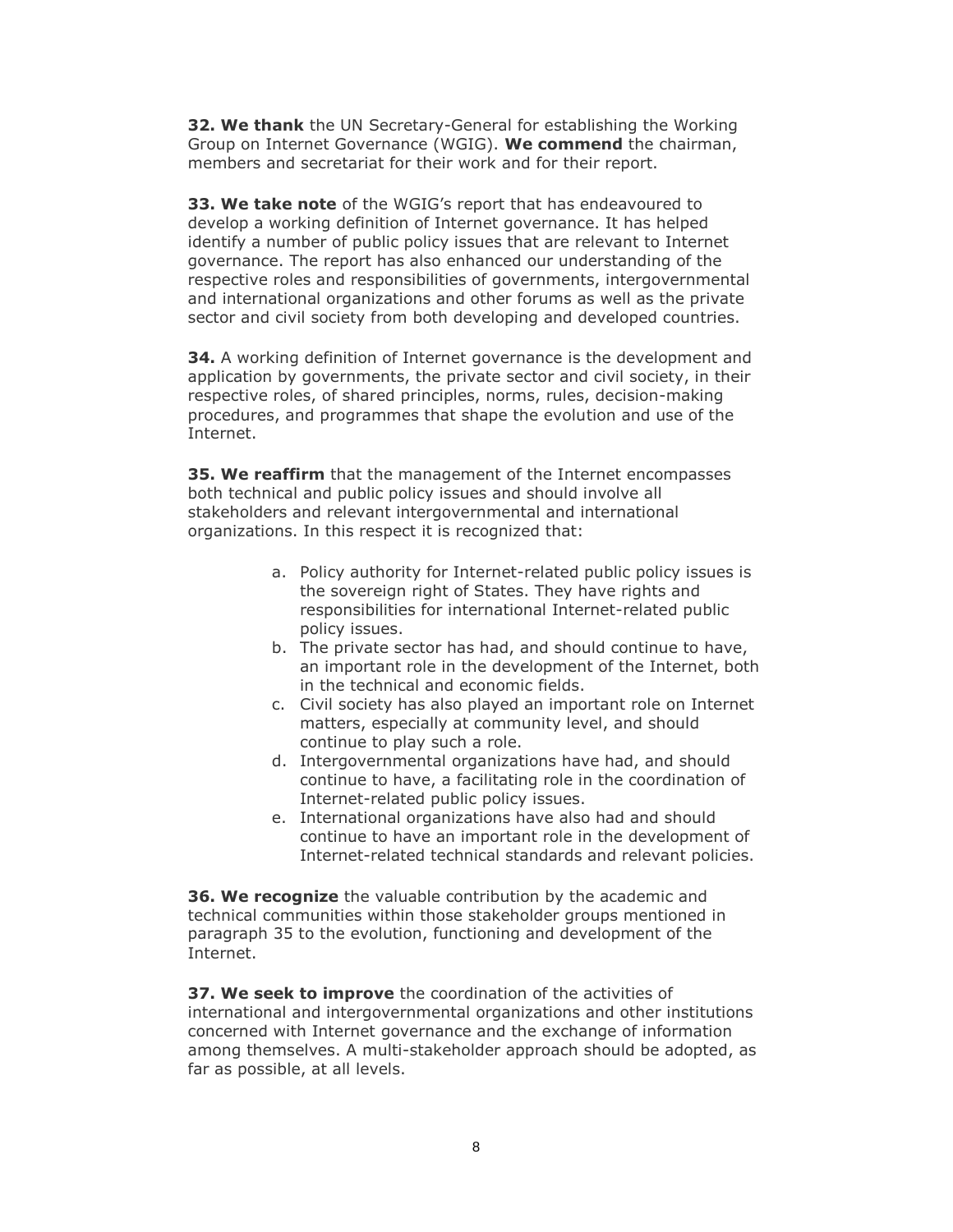**38. We call for** the reinforcement of specialized regional Internet resource management institutions to guarantee the national interest and rights of countries in that particular region to manage their own Internet resources, while maintaining global coordination in this area.

**39. We seek** to build confidence and security in the use of ICTs by strengthening the trust framework. **We reaffirm** the necessity to further promote, develop and implement in cooperation with all stakeholders a global culture of cybersecurity, as outlined in UNGA Resolution 57/239 and other relevant regional frameworks. This culture requires national action and increased international cooperation to strengthen security while enhancing the protection of personal information, privacy and data. Continued development of the culture of cybersecurity should enhance access and trade and must take into account the level of social and economic development of each country and respect the developmentoriented aspects of the Information Society.

**40. We underline** the importance of the prosecution of cybercrime, including cybercrime committed in one jurisdiction, but having effects in another. **We further underline** the necessity of effective and efficient tools and actions, at national and international levels, to promote international cooperation among, *inter alia*, law-enforcement agencies on cybercrime. **We call upon governments** in cooperation with other stakeholders to develop necessary legislation for the investigation and prosecution of cybercrime, noting existing frameworks, for example, UNGA Resolutions 55/63 and 56/121 on "*Combating the criminal misuse of information technologies*" and regional initiatives including, but not limited to, the Council of Europe's *Convention on Cybercrime*.

**41. We resolve to deal effectively** with the significant and growing problem posed by spam. **We take note** of current multilateral, multistakeholder frameworks for regional and international cooperation on spam, for example, the APEC Anti-Spam Strategy, the London Action Plan, the Seoul-Melbourne Anti–Spam Memorandum of Understanding and the relevant activities of OECD and ITU. **We call upon** all stakeholders to adopt a multi-pronged approach to counter spam that includes, *inter alia*, consumer and business education; appropriate legislation, law-enforcement authorities and tools; the continued development of technical and self-regulatory measures; best practices; and international cooperation.

**42. We reaffirm our commitment** to the freedom to seek, receive, impart and use information, in particular, for the creation, accumulation and dissemination of knowledge. **We affirm** that measures undertaken to ensure Internet stability and security, to fight cybercrime and to counter spam, must protect and respect the provisions for privacy and freedom of expression as contained in the relevant parts of the Universal Declaration of Human Rights and the Geneva Declaration of Principles.

**43. We reiterate** our commitments to the positive uses of the Internet and other ICTs and to take appropriate actions and preventive measures, as determined by law, against abusive uses of ICTs as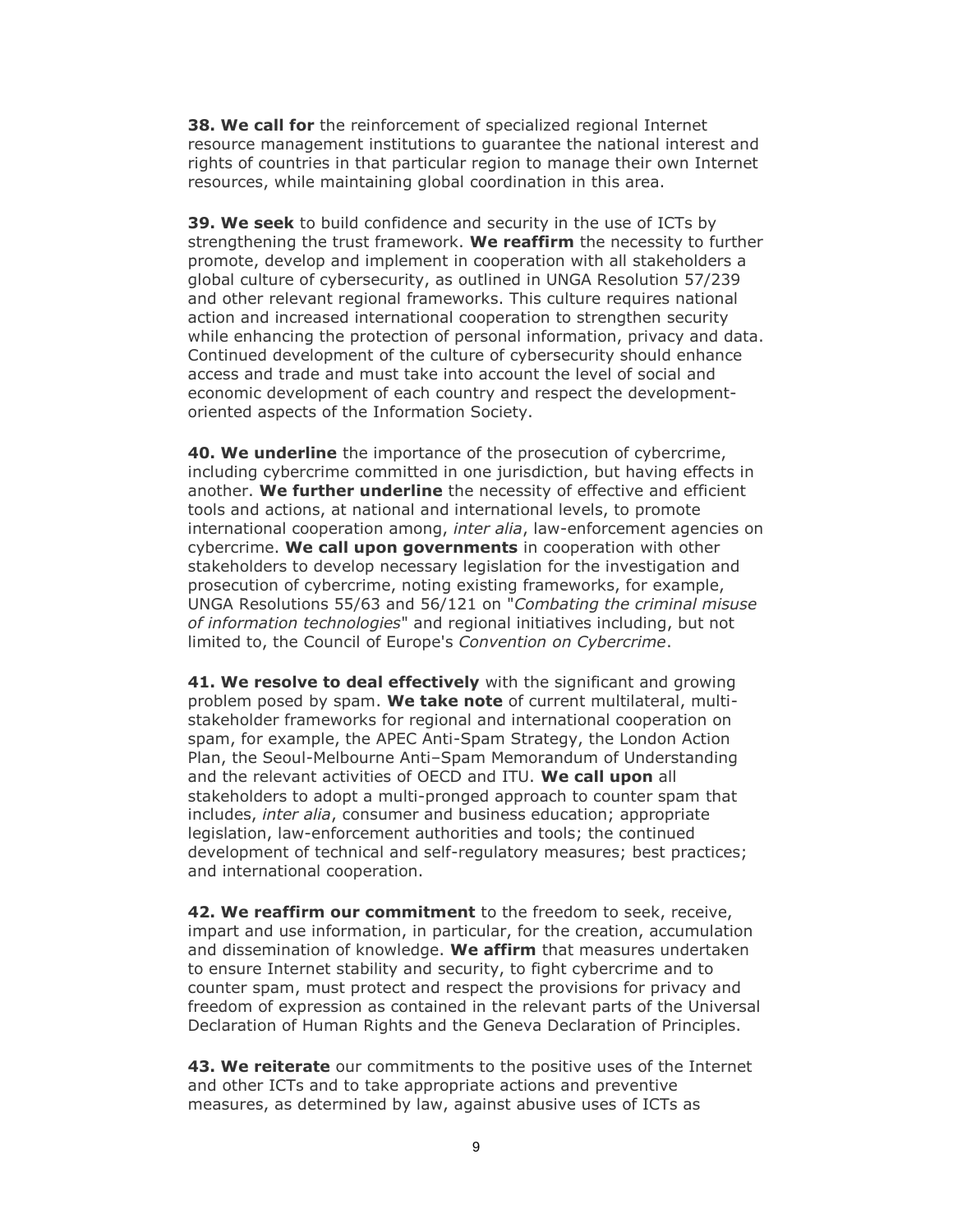mentioned under the *Ethical Dimensions of the Information Society* of the Geneva Declaration of Principles and Plan of Action.

**44. We also underline** the importance of countering terrorism in all its forms and manifestations on the Internet, while respecting human rights and in compliance with other obligations under international law, as outlined in UNGA A/60/L.1 with reference to Article 85 of the *2005 World Summit Outcome*.

**45. We underline** the importance of the security, continuity and stability of the Internet, and the need to protect the Internet and other ICT networks from threats and vulnerabilities. **We affirm** the need for a common understanding of the issues of Internet security, and for further cooperation to facilitate outreach, the collection and dissemination of security-related information and exchange of good practice among all stakeholders on measures to combat security threats, at national and international levels.

**46. We call upon all stakeholders** to ensure respect for privacy and the protection of personal information and data, whether via adoption of legislation, the implementation of collaborative frameworks, best practices and self-regulatory and technological measures by business and users. **We encourage all stakeholders**, in particular governments, to reaffirm the right of individuals to access information according to the Geneva Declaration of Principles and other mutually agreed relevant international instruments, and to coordinate internationally as appropriate.

**47. We recognize** the increasing volume and value of all e-business, both within and across national boundaries. **We call for** the development of national consumer-protection laws and practices, and enforcement mechanisms where necessary, to protect the right of consumers who purchase goods and services online, and for enhanced international cooperation to facilitate a further expansion, in a nondiscriminatory way, under applicable national laws, of e-business as well as consumer confidence in it.

**48. We note with satisfaction** the increasing use of ICT by governments to serve citizens and encourage countries that have not yet done so to develop national programmes and strategies for egovernment.

**49. We reaffirm our commitment** to turning the digital divide into digital opportunity, and **we commit** to ensuring harmonious and equitable development for all. **We commit** to foster and provide guidance on development areas in the broader Internet governance arrangements, and to include, amongst other issues, international interconnection costs, capacity building and technology/know-how transfer. **We encourage** the realization of multilingualism in the Internet development environment, and **we support** the development of software that renders itself easily to localization, and enables users to choose appropriate solutions from different software models including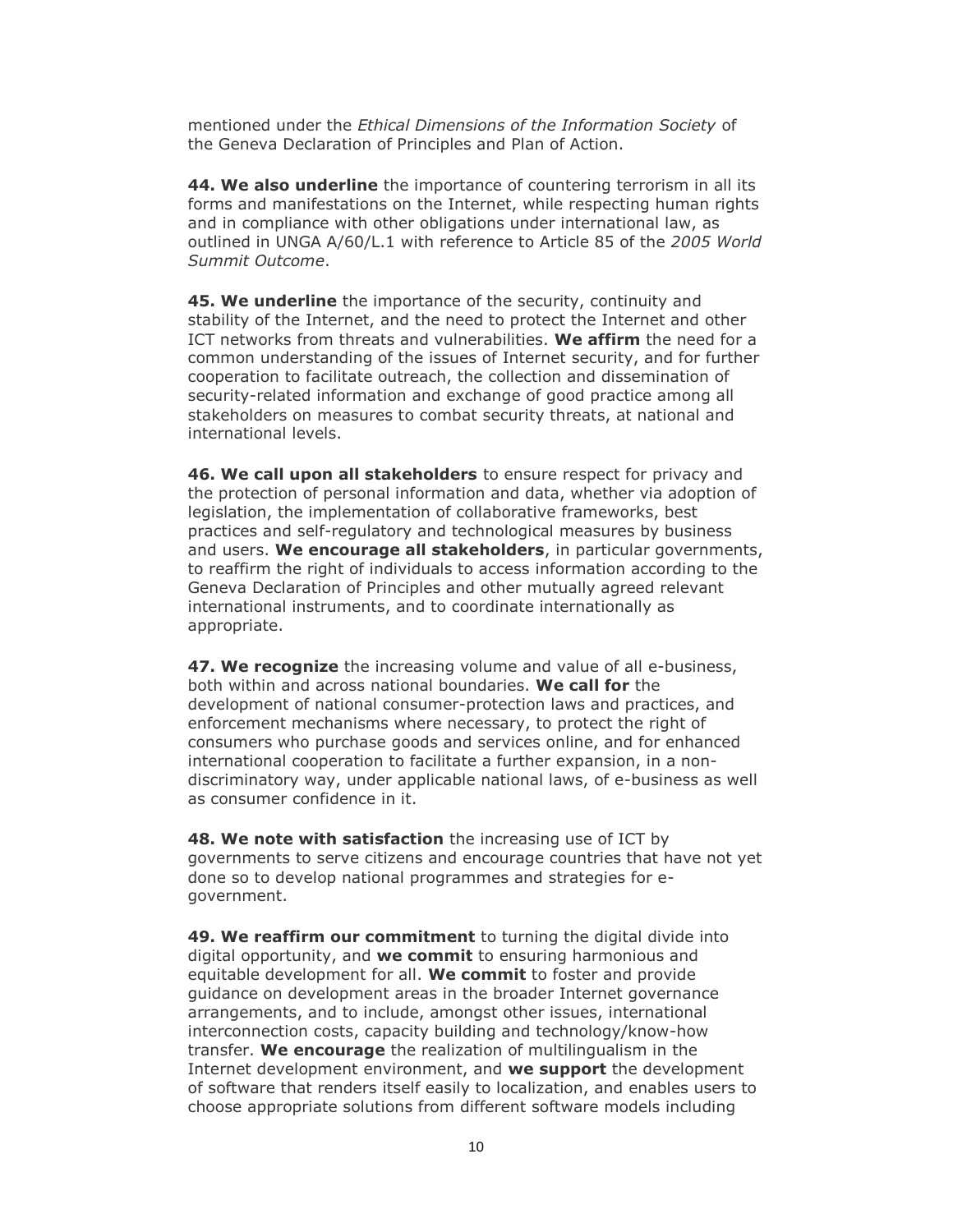open-source, free and proprietary software.

**50. We acknowledge** that there are concerns, particularly amongst developing countries, that the charges for international Internet connectivity should be better balanced to enhance access. **We therefore call for** the development of strategies for increasing affordable global connectivity, thereby facilitating improved and equitable access for all, by:

- a. Promoting Internet transit and interconnection costs that are commercially negotiated in a competitive environment and that should be oriented towards objective, transparent and non-discriminatory parameters, taking into account ongoing work on this subject.
- b. Setting up regional high-speed Internet backbone networks and the creation of national, sub-regional and regional Internet Exchange Points (IXPs).
- c. Recommending donor programmes and developmental financing mechanisms to consider the need to provide funding for initiatives that advance connectivity, IXPs and local content for developing countries.
- d. Encouraging ITU to continue the study of the question of International Internet Connectivity (IIC) as a matter of urgency, and to periodically provide output for consideration and possible implementation. We also encourage other relevant institutions to address this issue.
- e. Promoting the development and growth of low-cost terminal equipment, such as individual and collective user devices, especially for use in developing countries.
- f. Encouraging Internet Service Providers (ISPs) and other parties in the commercial negotiations to adopt practices towards attainment of fair and balanced interconnectivity costs.
- g. Encouraging relevant parties to commercially negotiate reduced interconnection costs for Least Developed Countries (LDCs), taking into account the special constraints of LDCs.

**51. We encourage** governments and other stakeholders, through partnerships where appropriate, to promote ICT education and training in developing countries, by establishing national strategies for ICT integration in education and workforce development and dedicating appropriate resources. Furthermore, international cooperation would be extended, on a voluntary basis, for capacity building in areas relevant to Internet governance. This may include, in particular, building centres of expertise and other institutions to facilitate know-how transfer and exchange of best practices, in order to enhance the participation of developing countries and all stakeholders in Internet governance mechanisms.

**52.** In order to ensure effective participation in global Internet governance, **we urge** international organizations, including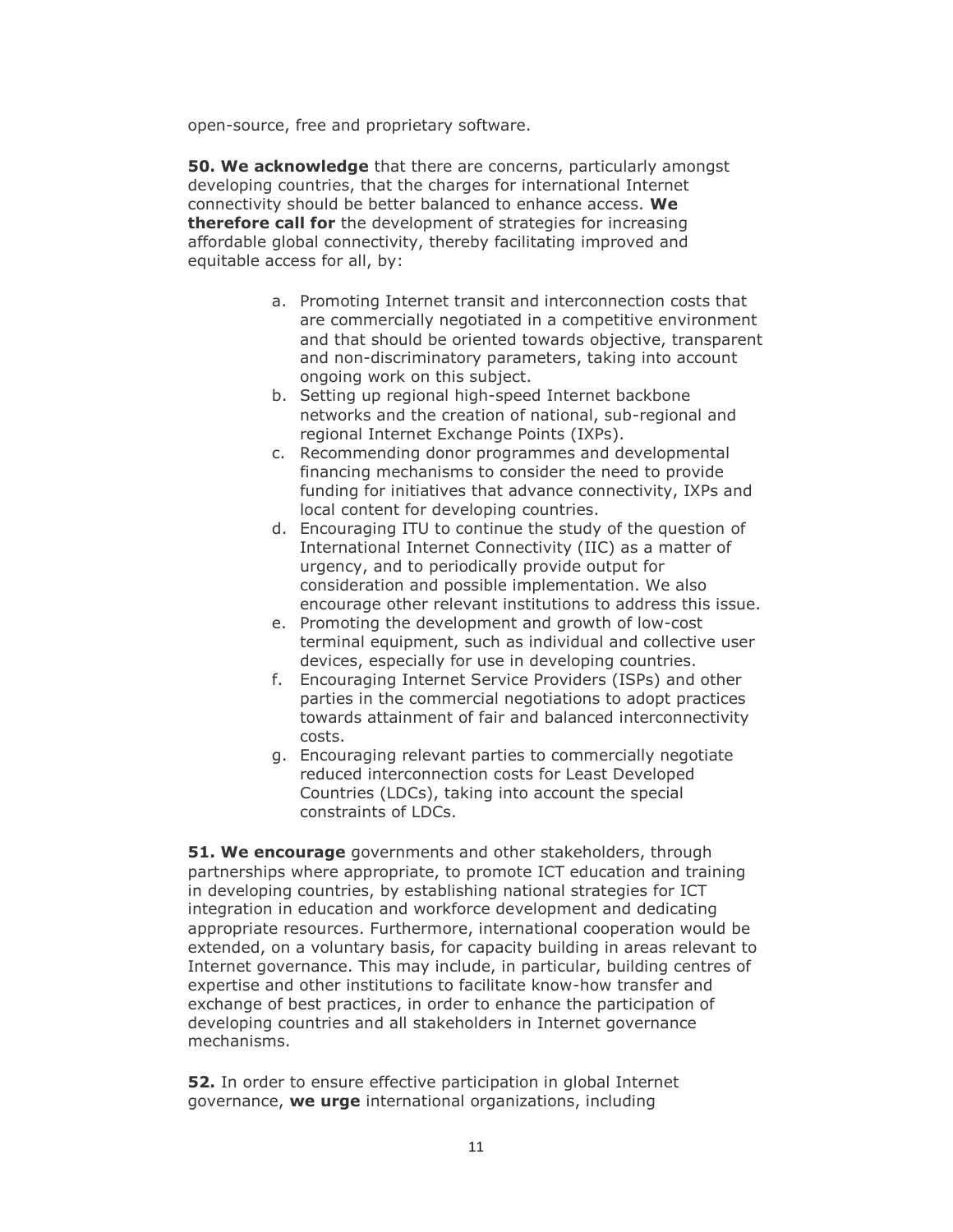intergovernmental organizations, where relevant, to ensure that all stakeholders, particularly from developing countries, have the opportunity to participate in policy decision-making relating to Internet governance, and to promote and facilitate such participation.

**53. We commit to working earnestly** towards multilingualization of the Internet, as part of a multilateral, transparent and democratic process, involving governments and all stakeholders, in their respective roles. In this context, **we also support** local content development, translation and adaptation, digital archives, and diverse forms of digital and traditional media, and recognize that these activities can also strengthen local and indigenous communities. **We would therefore underline** the need to:

- a. Advance the process for the introduction of multilingualism in a number of areas including domain names, e-mail addresses and keyword look-up.
- b. Implement programmes that allow for the presence of multilingual domain names and content on the Internet and the use of various software models in order to fight against the linguistic digital divide and to ensure the participation of all in the emerging new society.
- c. Strengthen cooperation between relevant bodies for the further development of technical standards and to foster their global deployment.

**54. We recognize that** an enabling environment, at national and international levels, supportive of foreign direct investment, transfer of technology, and international cooperation, particularly in the areas of finance, debt and trade, is essential for the development of the Information Society, including for the development and diffusion of the Internet and its optimal use. In particular, the roles of the private sector and civil society as the drivers of innovation and private investment in the development of the Internet are critical. Value is added at the edges of the network in both developed and developing countries when the international and domestic policy environment encourages investment and innovation.

**55. We recognize** that the existing arrangements for Internet governance have worked effectively to make the Internet the highly robust, dynamic and geographically diverse medium that it is today, with the private sector taking the lead in day-to-day operations, and with innovation and value creation at the edges.

**56.** The Internet remains a highly dynamic medium and therefore any framework and mechanisms designed to deal with Internet governance should be inclusive and responsive to the exponential growth and fast evolution of the Internet as a common platform for the development of multiple applications.

**57.** The security and stability of the Internet must be maintained.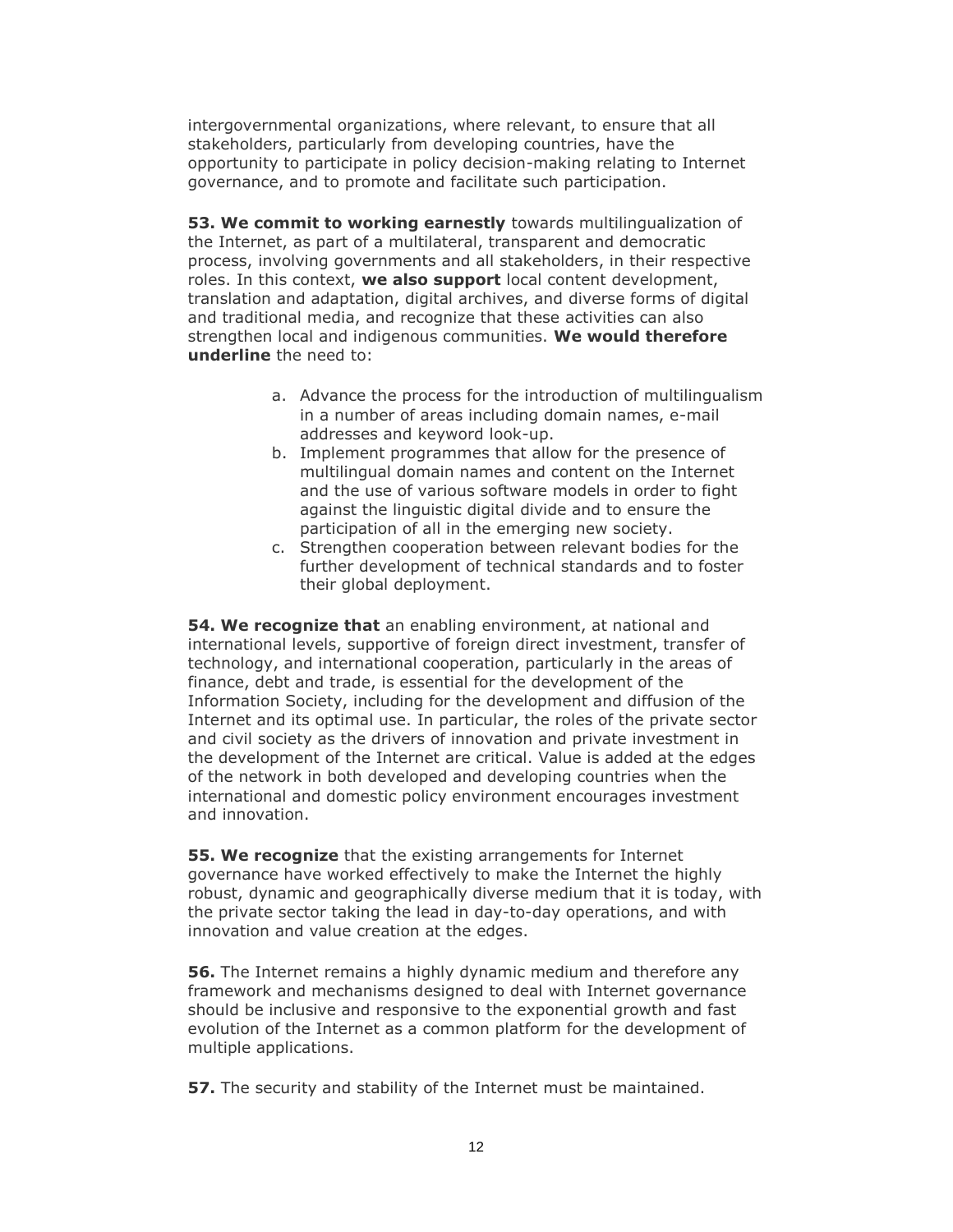**58. We recognize** that Internet governance includes more than Internet naming and addressing. It also includes other significant public policy issues such as, *inter alia*, critical Internet resources, the security and safety of the Internet, and developmental aspects and issues pertaining to the use of the Internet.

**59***.* **We recognize** that Internet governance includes social, economic and technical issues including affordability, reliability and quality of service.

**60. We further recognize** that there are many cross-cutting international public policy issues that require attention and are not adequately addressed by the current mechanisms.

**61. We are convinced** that there is a need to initiate, and reinforce, as appropriate, a transparent, democratic, and multilateral process, with the participation of governments, private sector, civil society and international organizations, in their respective roles. This process could envisage creation of a suitable framework or mechanisms, where justified, thus spurring the ongoing and active evolution of the current arrangements in order to synergize the efforts in this regard.

**62. We emphasize** that any Internet governance approach should be inclusive and responsive and should continue to promote an enabling environment for innovation, competition and investment.

63. Countries should not be involved in decisions regarding another country's country-code Top-Level Domain (ccTLD). Their legitimate interests, as expressed and defined by each country, in diverse ways, regarding decisions affecting their ccTLDs, need to be respected, upheld and addressed via a flexible and improved framework and mechanisms.

**64. We recognize** the need for further development of, and strengthened cooperation among, stakeholders for public policies for generic Top-Level Domain names (gTLDs).

**65. We underline** the need to maximize the participation of developing countries in decisions regarding Internet governance, which should reflect their interests, as well as in development and capacity building.

**66.** In view of the continuing internationalization of the Internet and the principle of universality, **we agree** to implement the Geneva Principles regarding Internet governance.

**67. We agree**, *inter alia*, to invite the UN Secretary-General to convene a new forum for multi-stakeholder policy dialogue.

**68. We recognize** that all governments should have an equal role and responsibility for international Internet governance and for ensuring the stability, security and continuity of the Internet. **We also recognize** the need for development of public policy by governments in consultation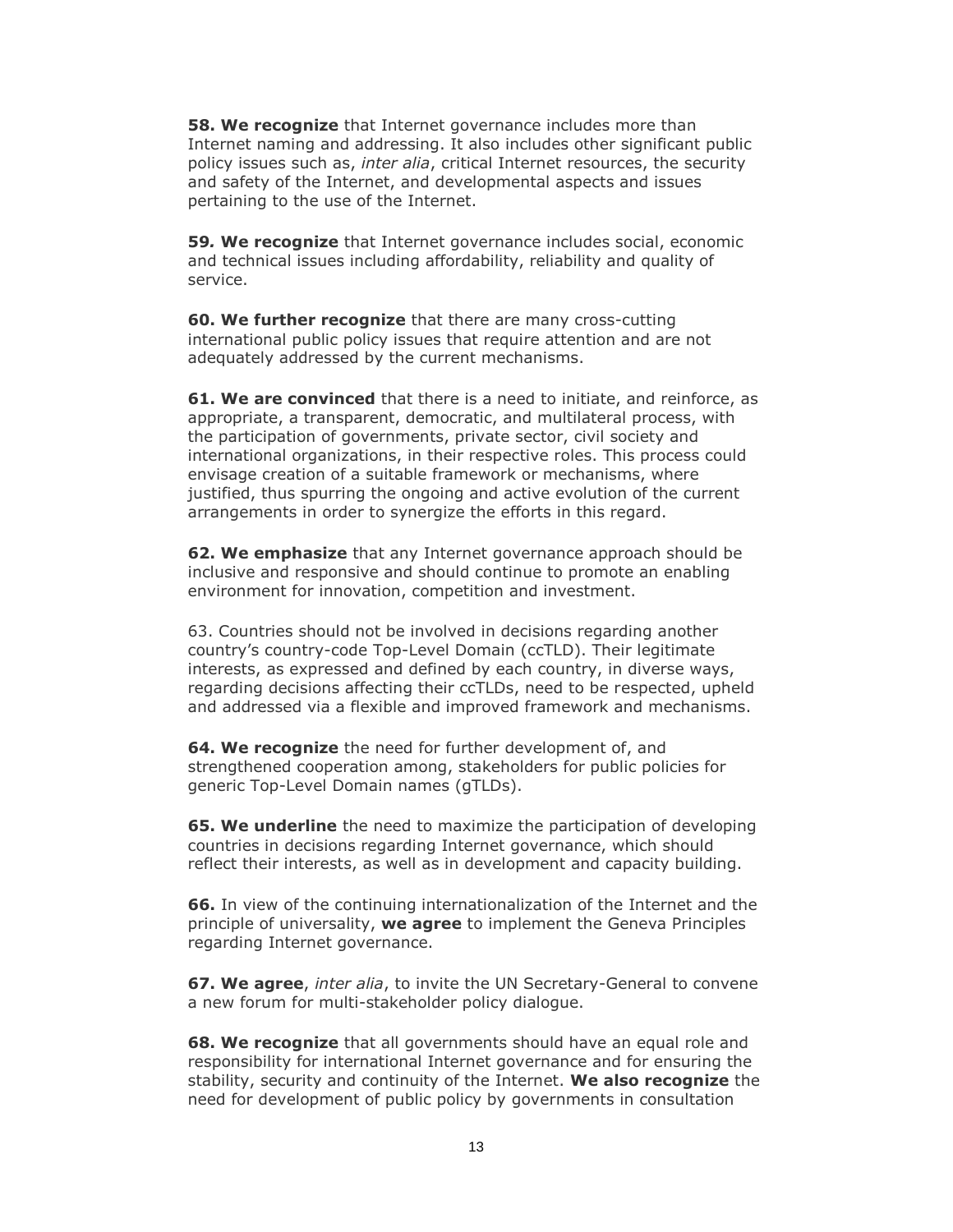with all stakeholders.

**69. We further recognize** the need for enhanced cooperation in the future, to enable governments, on an equal footing, to carry out their roles and responsibilities, in international public policy issues pertaining to the Internet, but not in the day-to-day technical and operational matters, that do not impact on international public policy issues.

**70.** Using relevant international organizations, such cooperation should include the development of globally-applicable principles on public policy issues associated with the coordination and management of critical Internet resources. In this regard, **we call upon** the organizations responsible for essential tasks associated with the Internet to contribute to creating an environment that facilitates this development of public policy principles.

**71.** The process towards enhanced cooperation, to be started by the UN Secretary-General, involving all relevant organizations by the end of the first quarter of 2006, will involve all stakeholders in their respective roles, will proceed as quickly as possible consistent with legal process, and will be responsive to innovation. Relevant organizations should commence a process towards enhanced cooperation involving all stakeholders, proceeding as quickly as possible and responsive to innovation. The same relevant organizations shall be requested to provide annual performance reports.

**72. We ask the UN Secretary-General**, in an open and inclusive process, to convene, by the second quarter of 2006, a meeting of the new forum for multi-stakeholder policy dialogue—called the *Internet Governance Forum* (IGF). The mandate of the Forum is to:

- a. Discuss public policy issues related to key elements of Internet governance in order to foster the sustainability, robustness, security, stability and development of the Internet.
- b. Facilitate discourse between bodies dealing with different cross-cutting international public policies regarding the Internet and discuss issues that do not fall within the scope of any existing body.
- c. Interface with appropriate intergovernmental organizations and other institutions on matters under their purview.
- d. Facilitate the exchange of information and best practices, and in this regard make full use of the expertise of the academic, scientific and technical communities.
- e. Advise all stakeholders in proposing ways and means to accelerate the availability and affordability of the Internet in the developing world.
- f. Strengthen and enhance the engagement of stakeholders in existing and/or future Internet governance mechanisms, particularly those from developing countries.
- g. Identify emerging issues, bring them to the attention of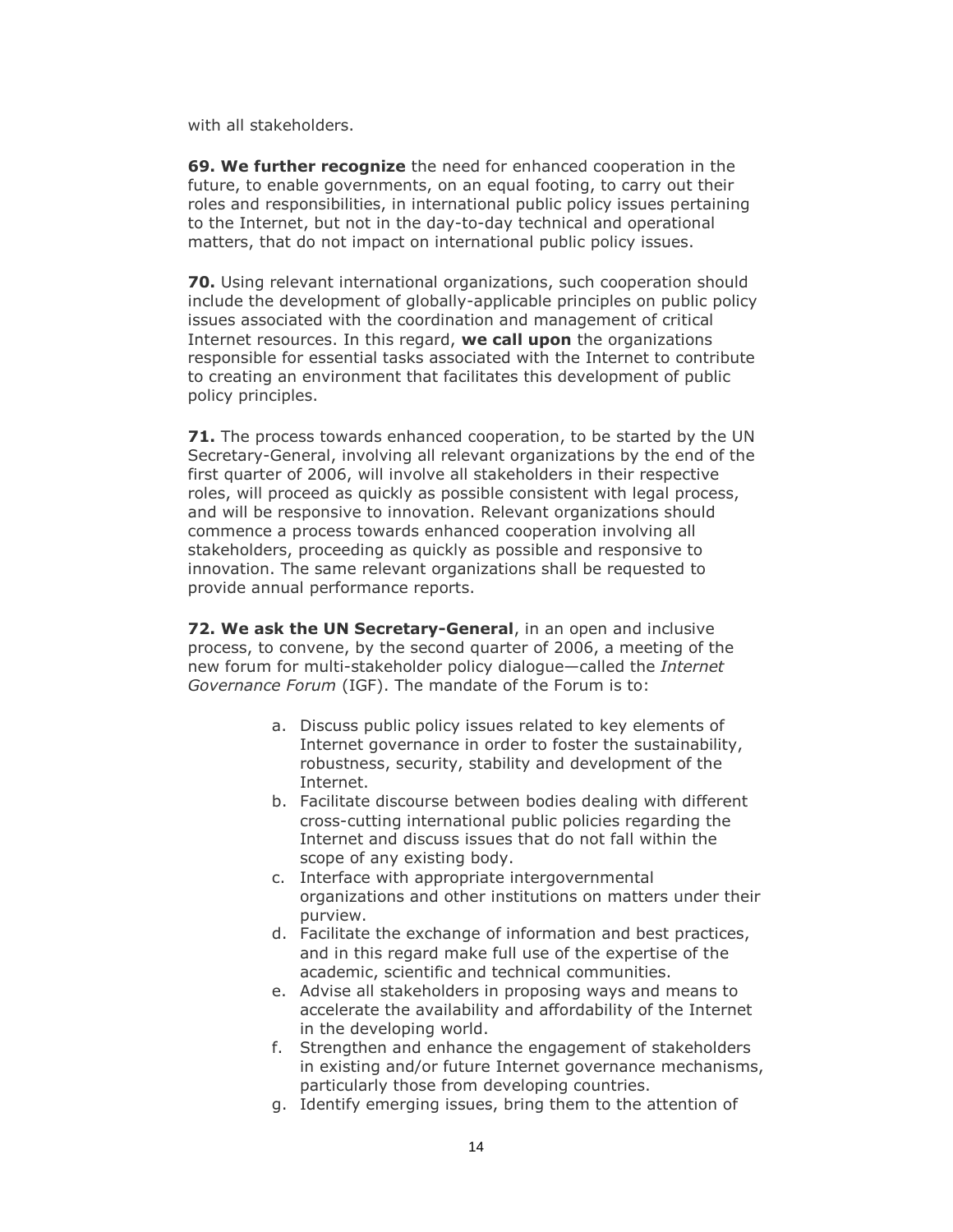the relevant bodies and the general public, and, where appropriate, make recommendations.

- h. Contribute to capacity building for Internet governance in developing countries, drawing fully on local sources of knowledge and expertise.
- i. Promote and assess, on an ongoing basis, the embodiment of WSIS principles in Internet governance processes.
- j. Discuss, *inter alia*, issues relating to critical Internet resources.
- k. Help to find solutions to the issues arising from the use and misuse of the Internet, of particular concern to everyday users.
- l. Publish its proceedings.

**73.** The Internet Governance Forum, in its working and function, will be multilateral, multi-stakeholder, democratic and transparent. To that end, the proposed IGF could:

- a. Build on the existing structures of Internet governance, with special emphasis on the complementarity between all stakeholders involved in this process – governments, business entities, civil society and intergovernmental organizations.
- b. Have a lightweight and decentralized structure that would be subject to periodic review.
- c. Meet periodically, as required. IGF meetings, in principle, may be held in parallel with major relevant UN conferences, *inter alia*, to use logistical support.

**74. We encourage** the UN Secretary-General to examine a range of options for the convening of the Forum, taking into consideration the proven competencies of all stakeholders in Internet governance and the need to ensure their full involvement.

**75.** The UN Secretary-General would report to UN Member States periodically on the operation of the Forum.

**76. We ask the UN Secretary-General** to examine the desirability of the continuation of the Forum, in formal consultation with Forum participants, within five years of its creation, and to make recommendations to the UN Membership in this regard.

**77.** The IGF would have no oversight function and would not replace existing arrangements, mechanisms, institutions or organizations, but would involve them and take advantage of their expertise. It would be constituted as a neutral, non-duplicative and non-binding process. It would have no involvement in day-to-day or technical operations of the Internet.

**78.** The UN Secretary-General should extend invitations to all stakeholders and relevant parties to participate at the inaugural meeting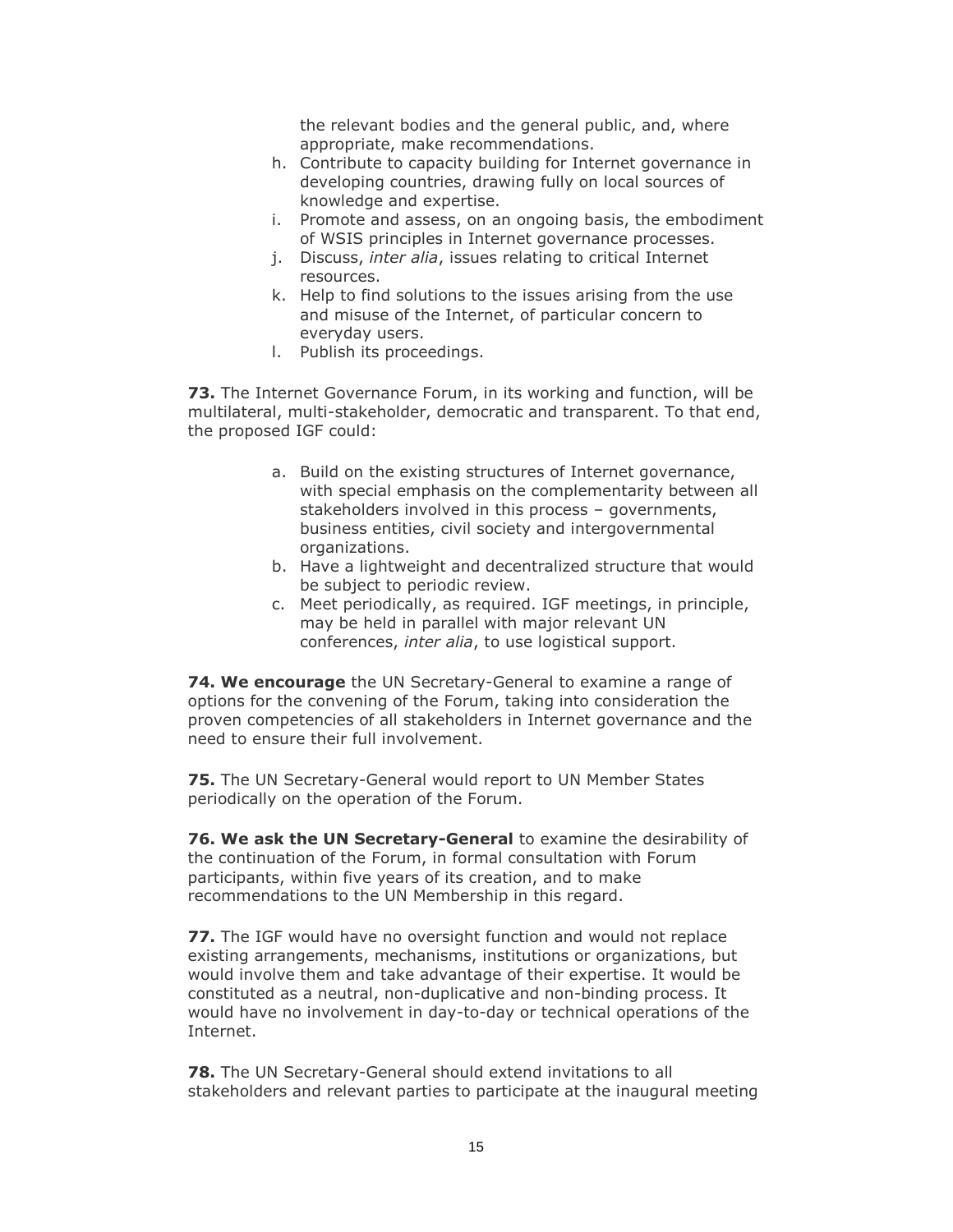of the IGF, taking into consideration balanced geographical representation. The UN Secretary-General should also:

- a. draw upon any appropriate resources from all interested stakeholders, including the proven expertise of ITU, as demonstrated during the WSIS process; and
- b. establish an effective and cost-efficient bureau to support the IGF, ensuring multi-stakeholder participation.

**79.** Diverse matters relating to Internet governance would continue to be addressed in other relevant fora.

**80. We encourage** the development of multi-stakeholder processes at the national, regional and international levels to discuss and collaborate on the expansion and diffusion of the Internet as a means to support development efforts to achieve internationally agreed development goals and objectives, including the Millennium Development Goals.

**81. We reaffirm our commitment** to the full implementation of the Geneva Principles.

**82. We welcome** the generous offer of the Government of Greece to host the first meeting of the IGF in Athens no later than 2006 and **we call upon** the UN Secretary-General to extend invitations to all stakeholders and relevant parties to participate at the inaugural meeting of the IGF.

### **IMPLEMENTATION AND FOLLOW-UP**

**83.** Building an inclusive development-oriented Information Society will require unremitting multi-stakeholder effort. **We thus commit ourselves** to remain fully engaged—nationally, regionally and internationally—to ensure sustainable implementation and follow-up of the outcomes and commitments reached during the WSIS process and its Geneva and Tunis phases of the Summit. Taking into account the multifaceted nature of building the Information Society, effective cooperation among governments, private sector, civil society and the United Nations and other international organizations, according to their different roles and responsibilities and leveraging on their expertise, is essential.

**84.** Governments and other stakeholders should identify those areas where further effort and resources are required, and jointly identify, and where appropriate develop, implementation strategies, mechanisms and processes for WSIS outcomes at international, regional, national and local levels, paying particular attention to people and groups that are still marginalized in their access to, and utilization of, ICTs.

**85.** Taking into consideration the leading role of governments in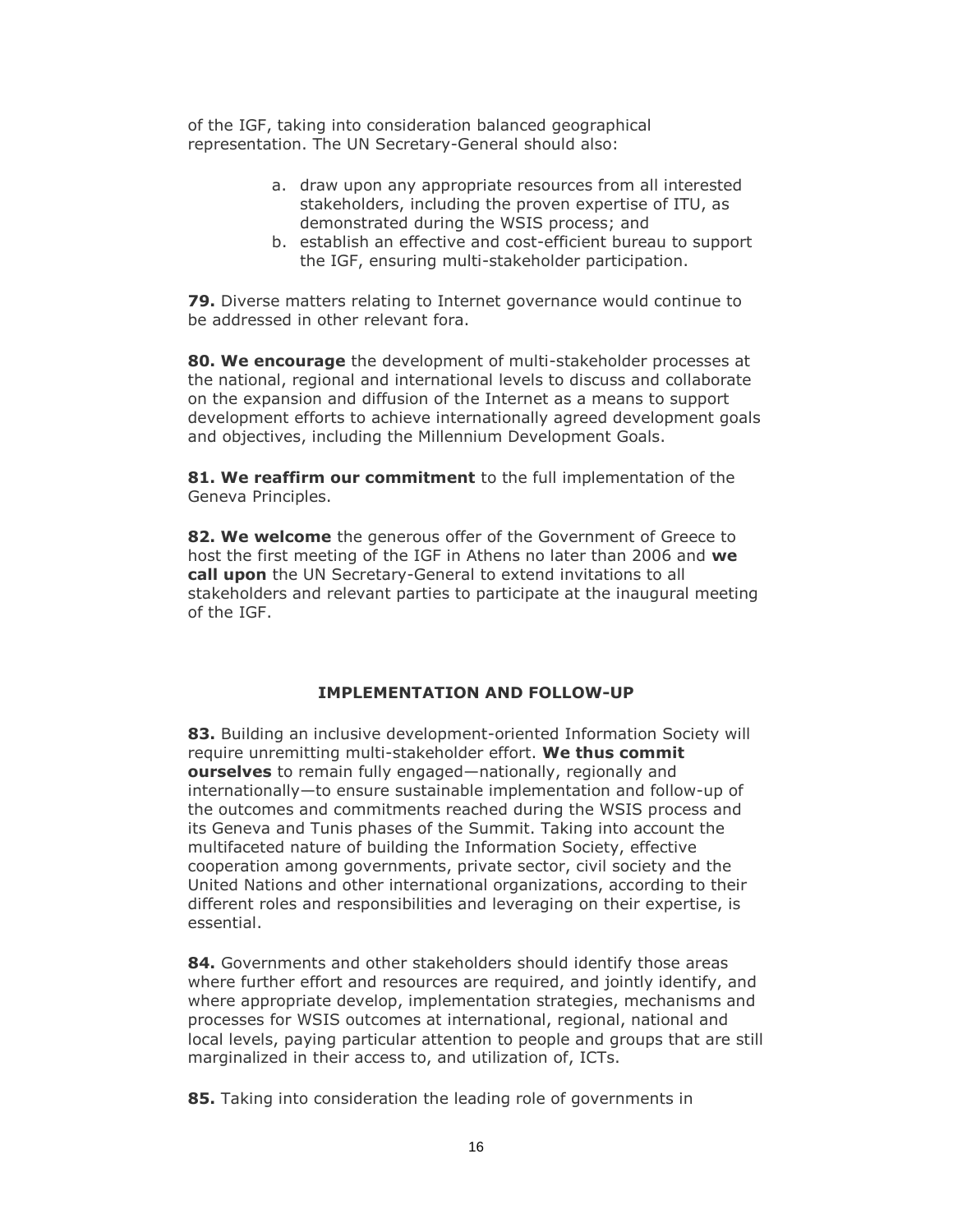partnership with other stakeholders in implementing the WSIS outcomes, including the Geneva Plan of Action, at the national level, **we encourage** those governments that have not yet done so to elaborate, as appropriate, comprehensive, forward-looking and sustainable national e-strategies, including ICT strategies and sectoral e-strategies as appropriate<sup>[1](http://www.itu.int/wsis/docs2/tunis/off/6rev1.html#note2)</sup>, as an integral part of national development plans and poverty reduction strategies, as soon as possible and before 2010.

**86. We support** regional and international integration efforts aimed at building a people-centred, inclusive and development-oriented Information Society, and **we reiterate** that strong cooperation within and among regions is indispensable to support knowledge-sharing. Regional cooperation should contribute to national capacity building and to the development of regional implementation strategies.

**87. We affirm** that the exchange of views and sharing of effective practices and resources is essential to implementing the outcomes of WSIS at the regional and international levels. To this end, efforts should be made to provide and share, among all stakeholders, knowledge and know-how, related to the design, implementation, monitoring and evaluation of e-strategies and policies, as appropriate. **We recognize** as fundamental elements to bridge the digital divide in developing countries, in a sustainable way, poverty reduction, enhanced national capacity building and the promotion of national technological development.

**88. We reaffirm** that through the international cooperation of governments and the partnership of all stakeholders, it will be possible to succeed in our challenge of harnessing the potential of ICTs as a tool, at the service of development, to promote the use of information and knowledge to achieve the internationally agreed development goals and objectives, including the Millennium Development Goals, as well as to address the national and local development priorities, thereby further improving the socio- economic development of all human beings.

**89. We are determined** to improve international, regional and national connectivity and affordable access to ICTs and information through an enhanced international cooperation of all stakeholders that promotes technology exchange and technology transfer, human resource development and training, thus increasing the capacity of developing countries to innovate and to participate fully in, and contribute to, the Information Society.

**90. We reaffirm our commitment** to providing equitable access to information and knowledge for all, recognizing the role of ICTs for economic growth and development. **We are committed** to working towards achieving the indicative targets, set out in the Geneva Plan of Action, that serve as global references for improving connectivity and universal, ubiquitous, equitable, non-discriminatory and affordable access to, and use of, ICTs, considering different national circumstances, to be achieved by 2015, and to using ICTs, as a tool to achieve the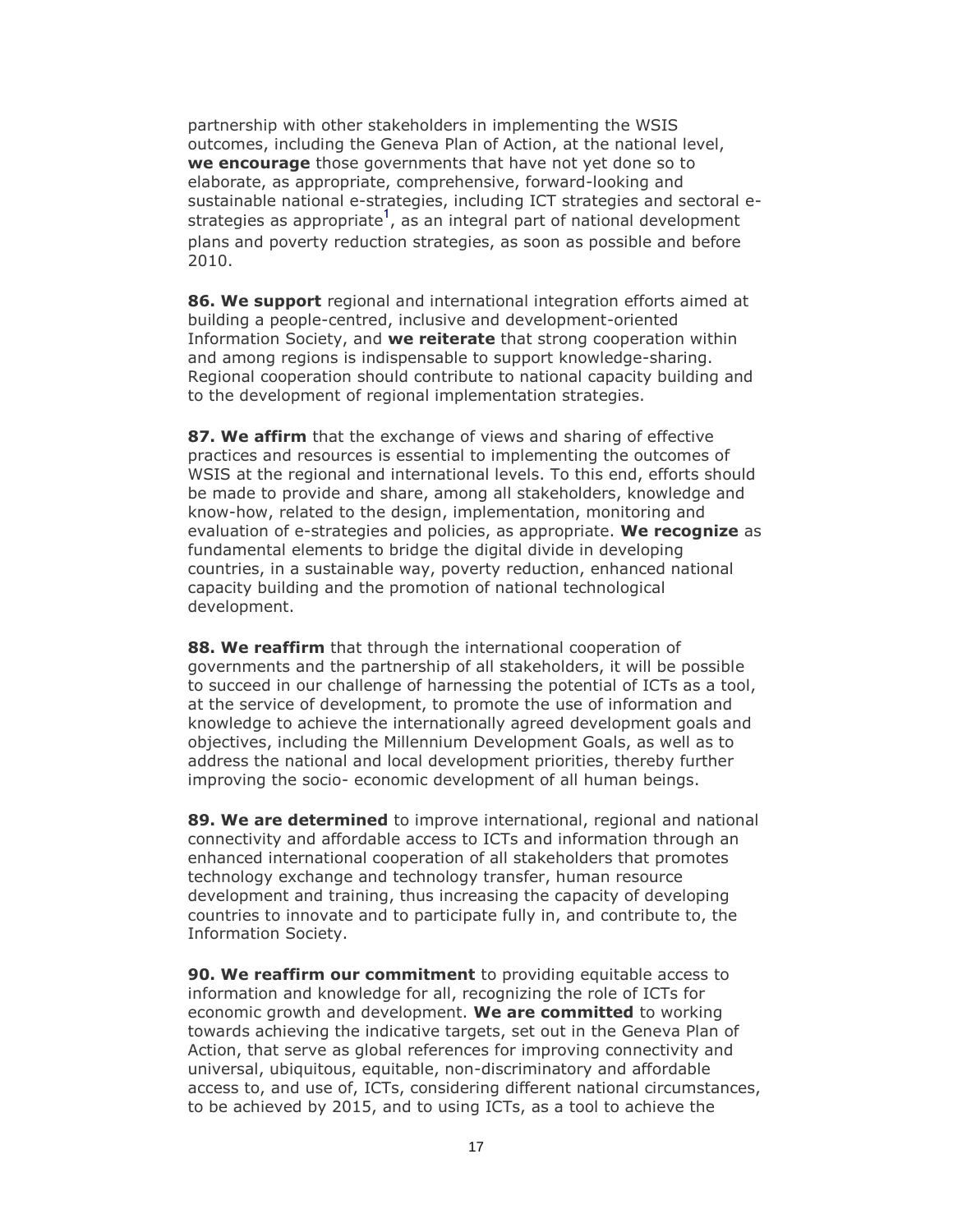internationally agreed development goals and objectives, including the Millennium Development Goals, by:

- *a. mainstreaming and aligning national e-strategies*, across local, national, and regional action plans, as appropriate and in accordance with local and national development priorities, with in-built time-bound measures.
- *b. developing and implementing enabling policies* that reflect national realities and that promote a supportive international environment, foreign direct investment as well as the mobilization of domestic resources, in order to promote and foster entrepreneurship, particularly Small, Medium and Micro Enterprises (SMMEs), taking into account the relevant market and cultural contexts. These policies should be reflected in a transparent, equitable regulatory framework to create a competitive environment to support these goals and strengthen economic growth.
- *c. building ICT capacity* for all and confidence in the use of ICTs by all - including youth, older persons, women, indigenous peoples, people with disabilities, and remote and rural communities - through the improvement and delivery of relevant education and training programmes and systems including lifelong and distance learning.
- *d. implementing effective training and education,* particularly in ICT science and technology, that motivates and promotes participation and active involvement of girls and women in the decision-making process of building the Information Society.
- *e. paying special attention to the formulation of universal design concepts and the use of assistive technologies* that promote access for all persons, including those with disabilities.
- f. *promoting public policies aimed at providing affordable access* at all levels, including community-level, to hardware as well as software and connectivity through an increasingly converging technological environment, capacity building and local content.
- g. *improving access to the world's health knowledge and telemedicine services*, in particular in areas such as global cooperation in emergency response, access to and networking among health professionals to help improve quality of life and environmental conditions.
- h. *building ICT capacities* to improve access and use of postal networks and services.
- i. *using ICTs to improve access to agricultural knowledge*, combat poverty, and support production of and access to locally relevant agriculture-related content.
- j. *developing and implementing e-government applications* based on open standards in order to enhance the growth and interoperability of e-government systems, at all levels, thereby furthering access to government information and services, and contributing to building ICT networks and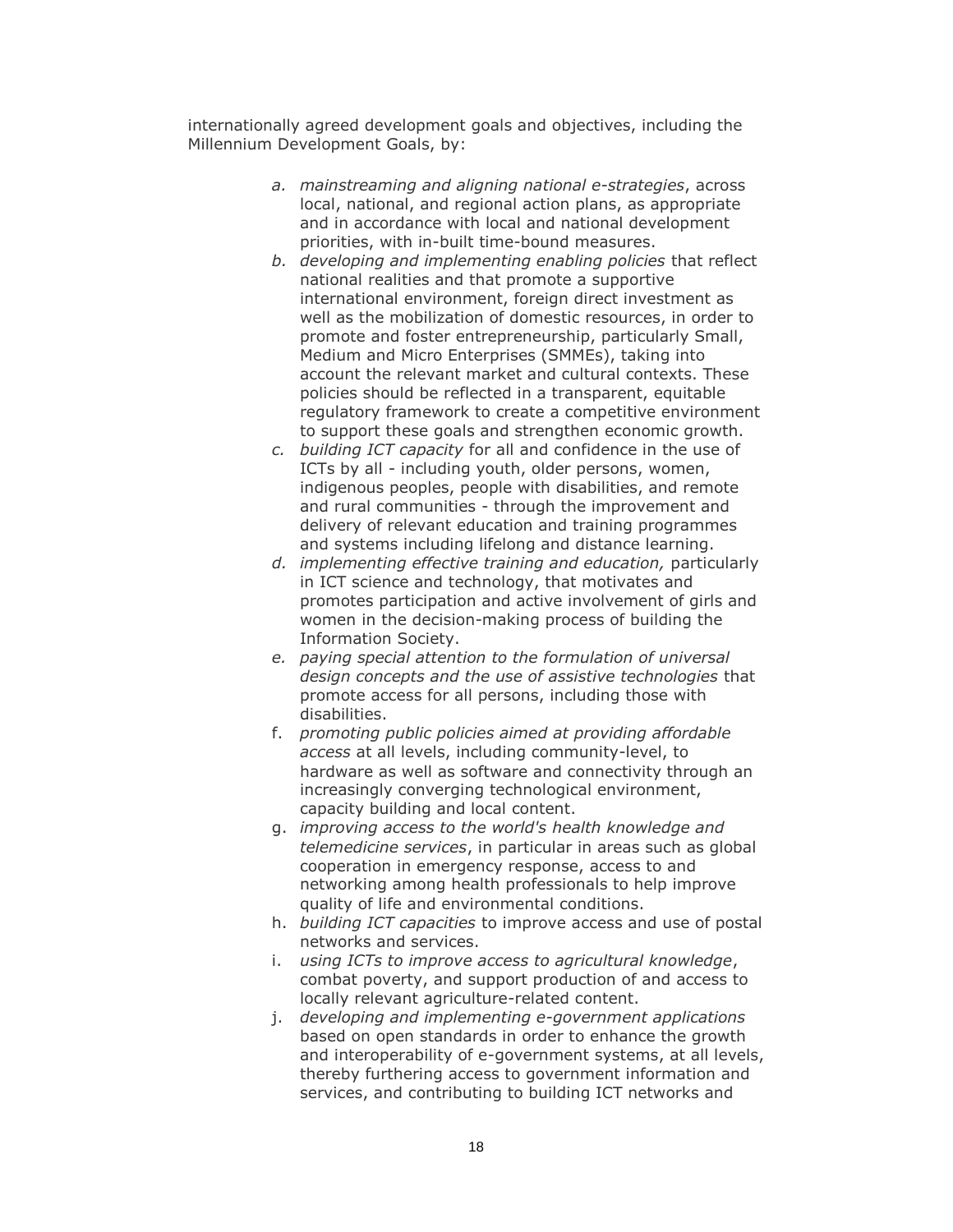developing services that are available anywhere and anytime, to anyone and on any device.

- k. *supporting educational, scientific, and cultural institutions*, including libraries, archives and museums, in their role of developing, providing equitable, open and affordable access to, and preserving diverse and varied content, including in digital form, to support informal and formal education, research and innovation; and in particular supporting libraries in their public-service role of providing free and equitable access to information and of improving ICT literacy and community connectivity, particularly in underserved communities.
- l. *enhancing the capacity of communities* in all regions to develop content in local and/or indigenous languages.
- m. *strengthening the creation of quality e-content*, on national, regional and international levels.
- n. *promoting the use of traditional and new media* in order to foster universal access to information, culture and knowledge for all people, especially vulnerable populations and populations in developing countries and using, *inter alia*, radio and television as educational and learning tools.
- o. *reaffirming the independence, pluralism and diversity of media, and freedom of information* including through, as appropriate, the development of domestic legislation, we reiterate our call for the responsible use and treatment of information by the media in accordance with the highest ethical and professional standards. We reaffirm the necessity of reducing international imbalances affecting the media, particularly as regards infrastructure, technical resources and the development of human skills. These reaffirmations are made with reference to Geneva Declaration of Principles paragraphs 55 to 59.
- p. *strongly encouraging ICT enterprises and entrepreneurs to develop and use environment-friendly production processes* in order to minimize the negative impacts of the use and manufacture of ICTs and disposal of ICT waste on people and the environment. In this context, it is important to give particular attention to the specific needs of the developing countries.
- q. *incorporating regulatory, self-regulatory, and other effective policies and frameworks to protect children and young people* from abuse and exploitation through ICTs into national plans of action and e-strategies.
- r. *promoting the development of advanced research networks,* at national, regional and international levels, in order to improve collaboration in science, technology and higher education.
- s. *promoting voluntary service,* at the community level, to help maximize the developmental impact of ICTs.
- t. *promoting the use of ICTs to enhance flexible ways of working*, including teleworking, leading to greater productivity and job creation.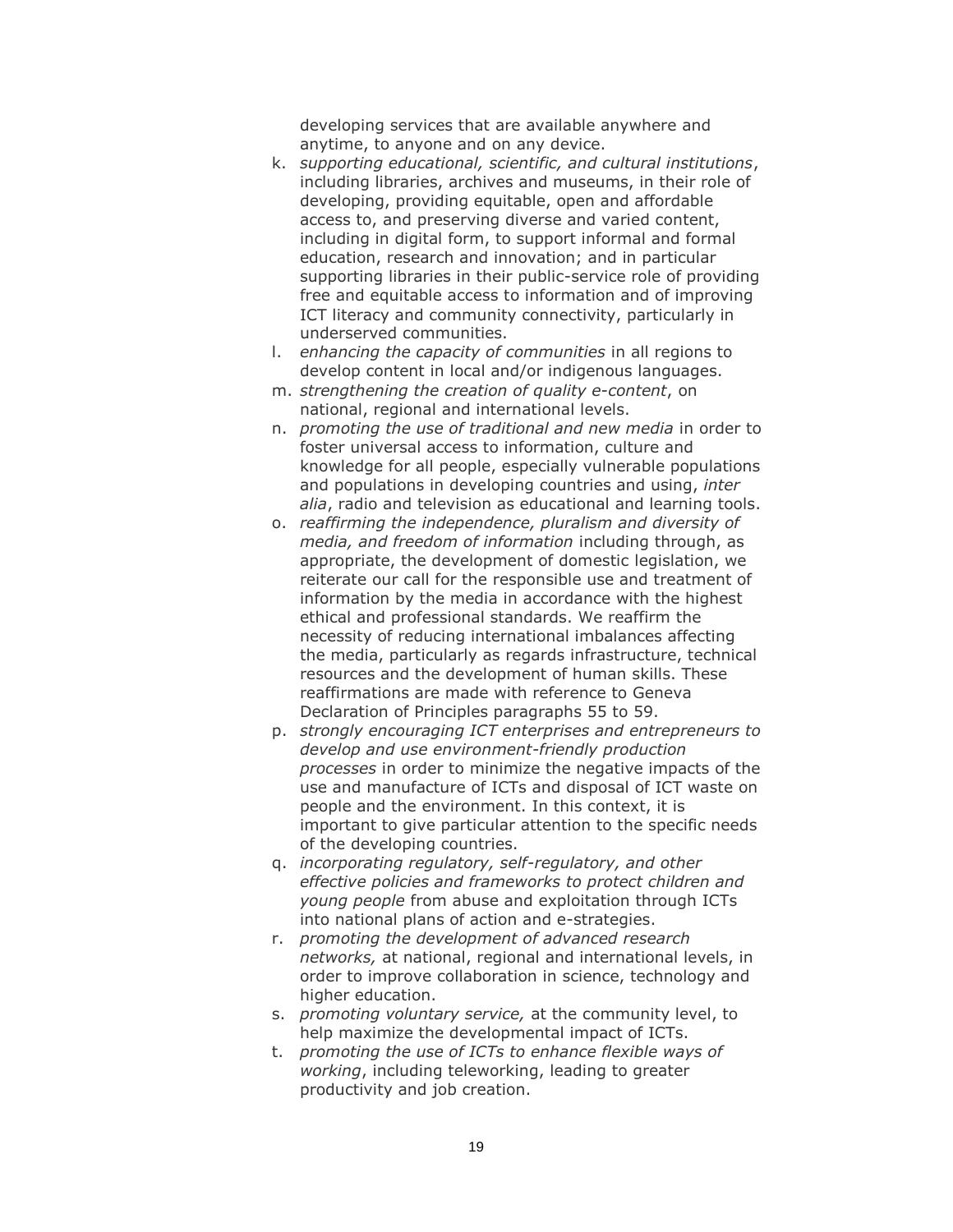**91. We recognize** the intrinsic relationship between disaster reduction, sustainable development and the eradication of poverty and that disasters seriously undermine investment in a very short time and remain a major impediment to sustainable development and poverty eradication. **We are clear** as to the important enabling role of ICTs at the national, regional and international levels including:

> a) Promoting technical cooperation and enhancing the capacity of countries, particularly developing countries, in utilizing ICT tools for disaster early-warning, management and emergency communications, including dissemination of understandable warnings to those at risk.

b) Promoting regional and international cooperation for easy access to and sharing of information for disaster management, and exploring modalities for the easier participation of developing countries.

c) Working expeditiously towards the establishment of standards-based monitoring and worldwide early-warning systems linked to national and regional networks and facilitating emergency disaster response all over the world, particularly in high-risk regions.

**92. We encourage countries, and all other interested parties, to make available** child helplines, taking into account the need for mobilization of appropriate resources. For this purpose, easy-toremember numbers, accessible from all phones and free of charge, should be made available.

**93. We seek to** digitize our historical data and cultural heritage for the benefit of future generations. **We encourage** effective information management policies in the public and private sectors, including the use of standards-based digital archiving and innovative solutions to overcome technological obsolescence, as a means to ensure the longterm preservation of, and continued access to, information.

**94. We acknowledge** that everyone should benefit from the potential that the Information Society offers. Therefore, **we invite** governments to assist, on a voluntary basis, those countries affected by any unilateral measure not in accordance with international law and the Charter of the United Nations that impedes the full achievement of economic and social development by the population of the affected countries, and that hinders the well-being of their population.

**95. We call upon** international and intergovernmental organizations to develop, within approved resources, their policy analysis and capacitybuilding programmes, based on practical and replicable experiences of ICT matters, policies and actions that have led to economic growth and poverty alleviation, including through the improved competitiveness of enterprises.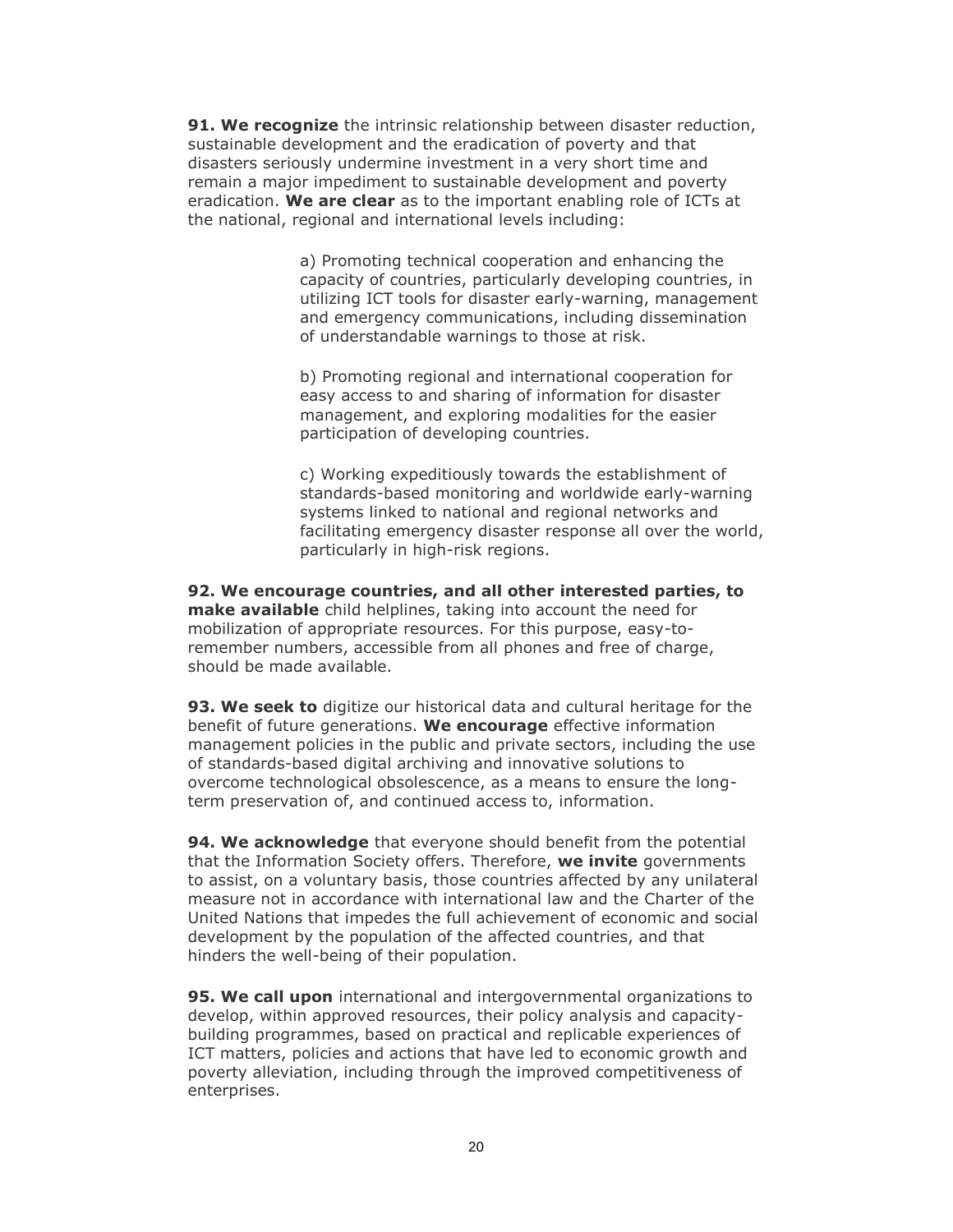**96. We recall** the importance of creating a trustworthy, transparent and non-discriminatory legal, regulatory and policy environment. To that end, **we reiterate** that ITU and other regional organizations should take steps to ensure rational, efficient and economic use of, and equitable access to, the radio-frequency spectrum by all countries, based on relevant international agreements.

**97. We acknowledge** that multi-stakeholder participation is essential to the successful building of a people-centred, inclusive and development-oriented Information Society and that governments could play an important role in this process. **We underline** that the participation of all stakeholders in implementing WSIS outcomes, and following them up on national, regional and international levels with the overarching goal of helping countries to achieve internationally agreed development goals and objectives, including the Millennium Development Goals, is key to that success.

**98. We encourage** strengthened and continuing cooperation between and among stakeholders to ensure effective implementation of the Geneva and Tunis outcomes, for instance through the promotion of national, regional and international multi-stakeholder partnerships including Public Private Partnerships (PPPs), and the promotion of national and regional multi-stakeholder thematic platforms, in a joint effort and dialogue with developing and less developed countries, development partners and actors in the ICT sector. In that respect, **we welcome** partnerships such as the ITU-led "Connect the World" initiative.

**99. We agree** to ensure the sustainability of progress towards the goals of WSIS after the completion of its Tunis phase and **we decide**, therefore, to establish a mechanism for implementation and follow-up at national, regional and international levels.

**100.** At the national level, based on the WSIS outcomes, **we encourage** governments, with the participation of all stakeholders and bearing in mind the importance of an enabling environment, to set up a national *implementation* mechanism, in which:

- a. National e-strategies, where appropriate, should be an integral part of national development plans, including Poverty Reduction Strategies, aiming to contribute to the achievement of internationally agreed development goals and objectives, including the Millennium Development Goals.
- b. ICTs should be fully mainstreamed into strategies for Official Development Assistance (ODA) through more effective information-sharing and coordination among development partners, and through analysis and sharing of best practices and lessons learned from experience with ICT for development programmes.
- c. Existing bilateral and multilateral technical assistance programmes, including those under the UN Development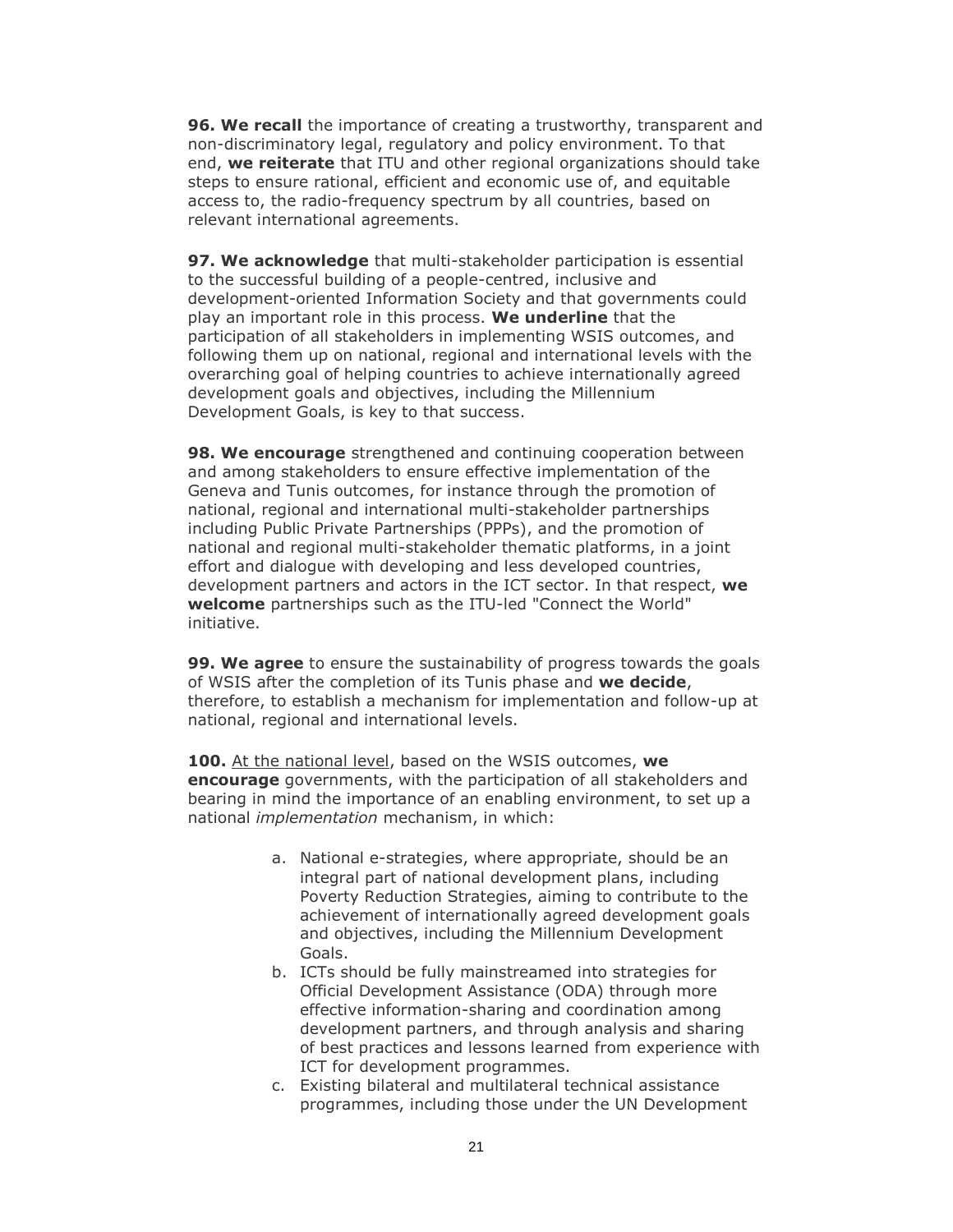Assistance Framework, should be used whenever appropriate to assist governments in their implementation efforts at the national level.

d. Common Country Assessment reports should contain a component on ICT for development.

#### 101. At the regional level:

- a. Upon request from governments, regional intergovernmental organizations in collaboration with other stakeholders should carry out WSIS implementation activities, exchanging information and best practices at the regional level, as well as facilitating policy debate on the use of ICT for development, with a focus on attaining the internationally agreed development goals and objectives, including the Millennium Development Goals.
- **b.** UN Regional Commissions, based on request of Member States and within approved budgetary resources, may organize regional WSIS follow-up activities in collaboration with regional and sub-regional organizations, with appropriate frequency, as well as assisting Member States with technical and relevant information for the development of regional strategies and the implementation of the outcomes of regional conferences.
- c. **We consider** a multi-stakeholder approach and the participation in regional WSIS implementation activities by the private sector, civil society, and the United Nations and other international organizations to be essential.

102. At the international level, bearing in mind the importance of the enabling environment:

- a. *Implementation and follow-up* of the outcomes of the Geneva and Tunis phases of the Summit should take into account the main themes and action lines in the Summit documents.
- b. Each UN agency should act according to its mandate and competencies, and pursuant to decisions of their respective governing bodies, and within existing approved resources.
- c. Implementation and follow-up should include intergovernmental and multi-stakeholder components.

**103. We invite** UN agencies and other intergovernmental organizations, in line with UNGA Resolution 57/270 B, to facilitate activities among different stakeholders, including civil society and the business sector, to help national governments in their implementation efforts. **We request** the UN Secretary-General, in consultation with members of the UN system Chief Executives Board for coordination (CEB), to establish, within the CEB, a UN Group on the Information Society consisting of the relevant UN bodies and organizations, with the mandate to facilitate the implementation of WSIS outcomes, and to suggest to CEB that, in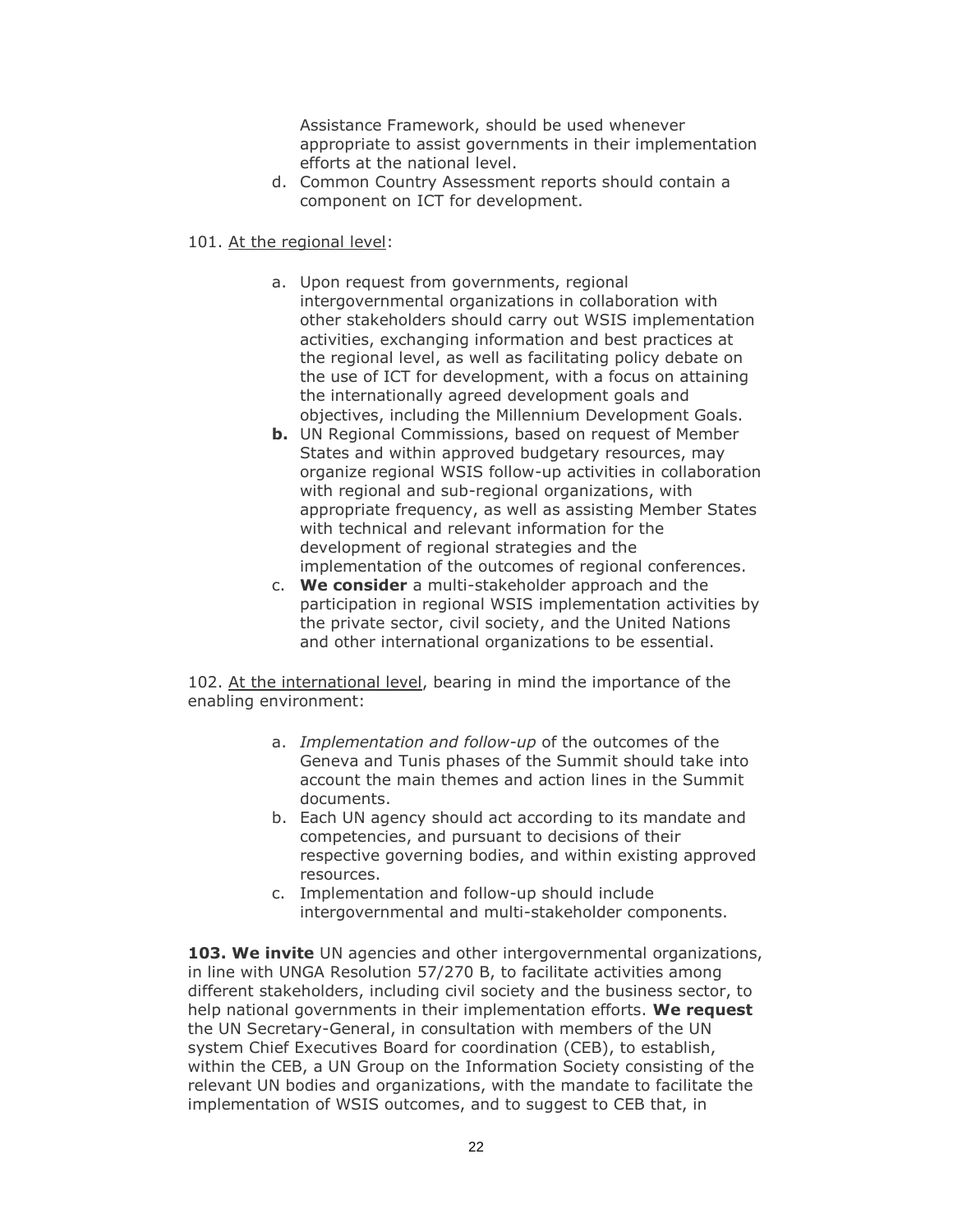considering lead agency(ies) of this Group, it takes into consideration the experience of, and activities in the WSIS process undertaken by, ITU, UNESCO and UNDP.

**104. We further request** the UN Secretary-General to report to the UNGA through ECOSOC by June 2006, on the modalities of the interagency coordination of the implementation of WSIS outcomes including recommendations on the follow-up process.

**105. We request** that ECOSOC oversees the system-wide follow-up of the Geneva and Tunis outcomes of WSIS. To this end, **we request** that ECOSOC, at its substantive session of 2006, reviews the mandate, agenda and composition of the Commission on Science and Technology for Development (CSTD), including considering the strengthening of the Commission, taking into account the multi-stakeholder approach.

**106.** WSIS implementation and follow-up should be an integral part of the UN integrated follow-up to major UN conferences and should contribute to the achievement of internationally agreed development goals and objectives, including the Millennium Development Goals. It should not require the creation of any new operational bodies.

**107.** International and regional organizations should assess and report regularly on universal accessibility of nations to ICTs, with the aim of creating equitable opportunities for the growth of ICT sectors of developing countries.

**108. We attach great importance** to multi-stakeholder implementation at the international level, which should be organized taking into account the themes and action lines in the Geneva Plan of Action, and moderated or facilitated by UN agencies when appropriate. An Annex to this document offers an indicative and non-exhaustive list of facilitators/moderators for the action lines of the Geneva Plan of Action.

**109.** The experience of, and the activities undertaken by, UN agencies in the WSIS process—notably ITU, UNESCO and UNDP—should continue to be used to their fullest extent. These three agencies should play leading facilitating roles in the implementation of the Geneva Plan of Action and organize a meeting of moderators/facilitators of action lines, as mentioned in the Annex.

**110.** The coordination of multi-stakeholder implementation activities would help to avoid duplication of activities. This should include, *inter alia*, information exchange, creation of knowledge, sharing of best practices, and assistance in developing multi-stakeholder and publicprivate partnerships.

**111. We request** the United Nations General Assembly (UNGA) to make an overall review of the implementation of WSIS outcomes in 2015.

**112. We call for** periodic evaluation, using an agreed methodology,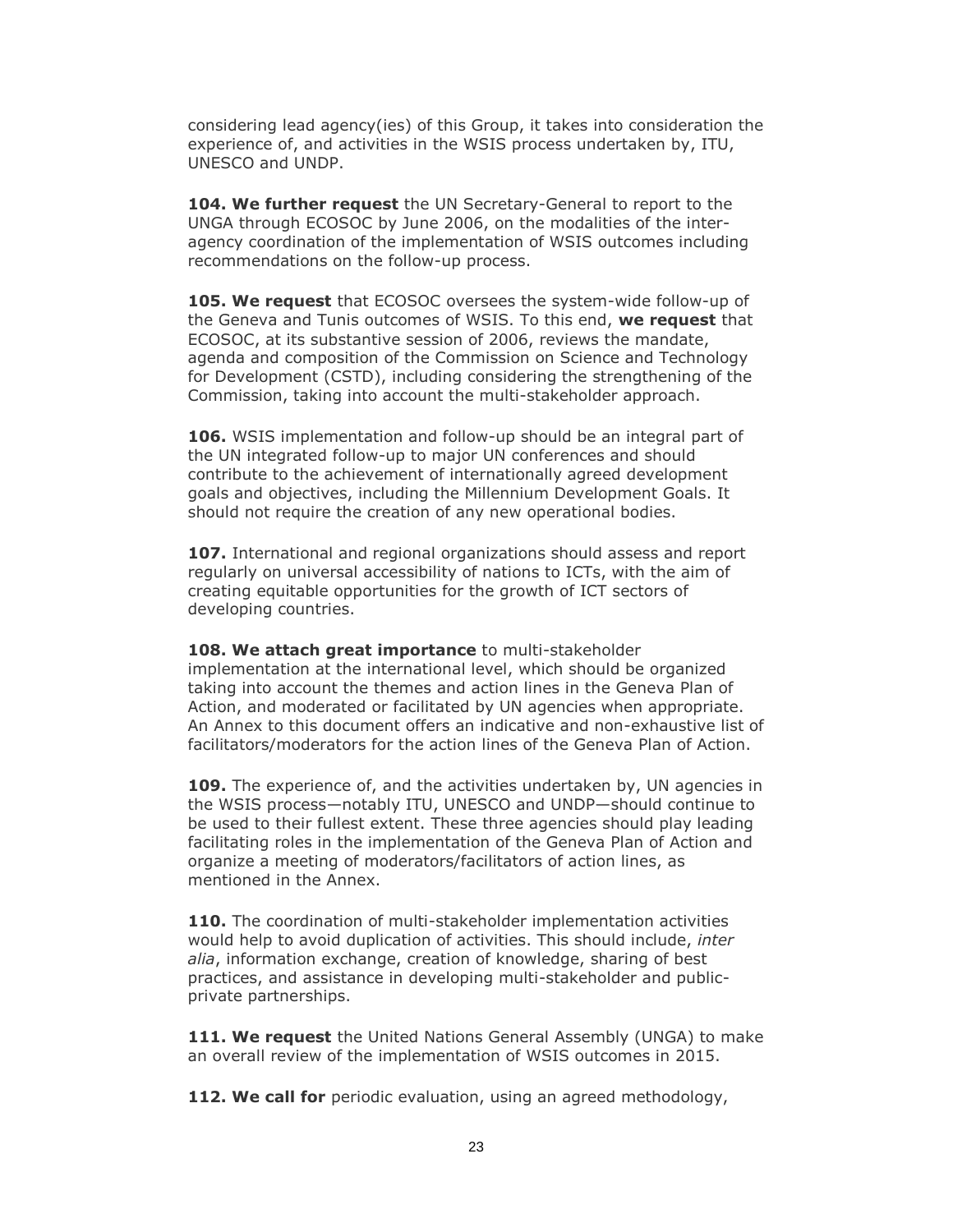such as described in paragraphs 113-120.

**113.** Appropriate indicators and benchmarking, including community connectivity indicators, should clarify the magnitude of the digital divide, in both its domestic and international dimensions, and keep it under regular assessment, and track global progress in the use of ICTs to achieve internationally agreed development goals and objectives, including the Millennium Development Goals.

**114.** The development of ICT indicators is important for measuring the digital divide. **We note** the launch, in June 2004, of the *Partnership on Measuring ICT for Development*, and its efforts:

- a. to develop a common set of core ICT indicators; to increase the availability of internationally comparable ICT statistics as well as to establish a mutually agreed framework for their elaboration, for further consideration and decision by the UN Statistical Commission.
- b. to promote capacity building in developing countries for monitoring the Information Society.
- c. to assess the current and potential impact of ICTs on development and poverty reduction.
- d. to develop specific gender-disaggregated indicators to measure the digital divide in its various dimensions.

**115. We also note** the launch of the *ICT Opportunity Index* and the *Digital Opportunity Index*, which will build upon the common set of core ICT indicators as they were defined within the *Partnership on Measuring ICT for Development*.

**116. We stress** that all indices and indicators must take into account different levels of development and national circumstances.

117. The further development of these indicators should be undertaken in a collaborative, cost-effective and non-duplicative fashion.

**118. We invite** the international community to strengthen the statistical capacity of developing countries by giving appropriate support at national and regional levels.

**119. We commit** ourselves to review and follow up progress in bridging the digital divide, taking into account the different levels of development among nations, so as to achieve the internationally agreed development goals and objectives, including the Millennium Development Goals, assessing the effectiveness of investment and international cooperation efforts in building the Information Society, identifying gaps as well as deficits in investment and devising strategies to address them.

**120.** The sharing of information related to the implementation of WSIS outcomes is an important element of evaluation. **We note with**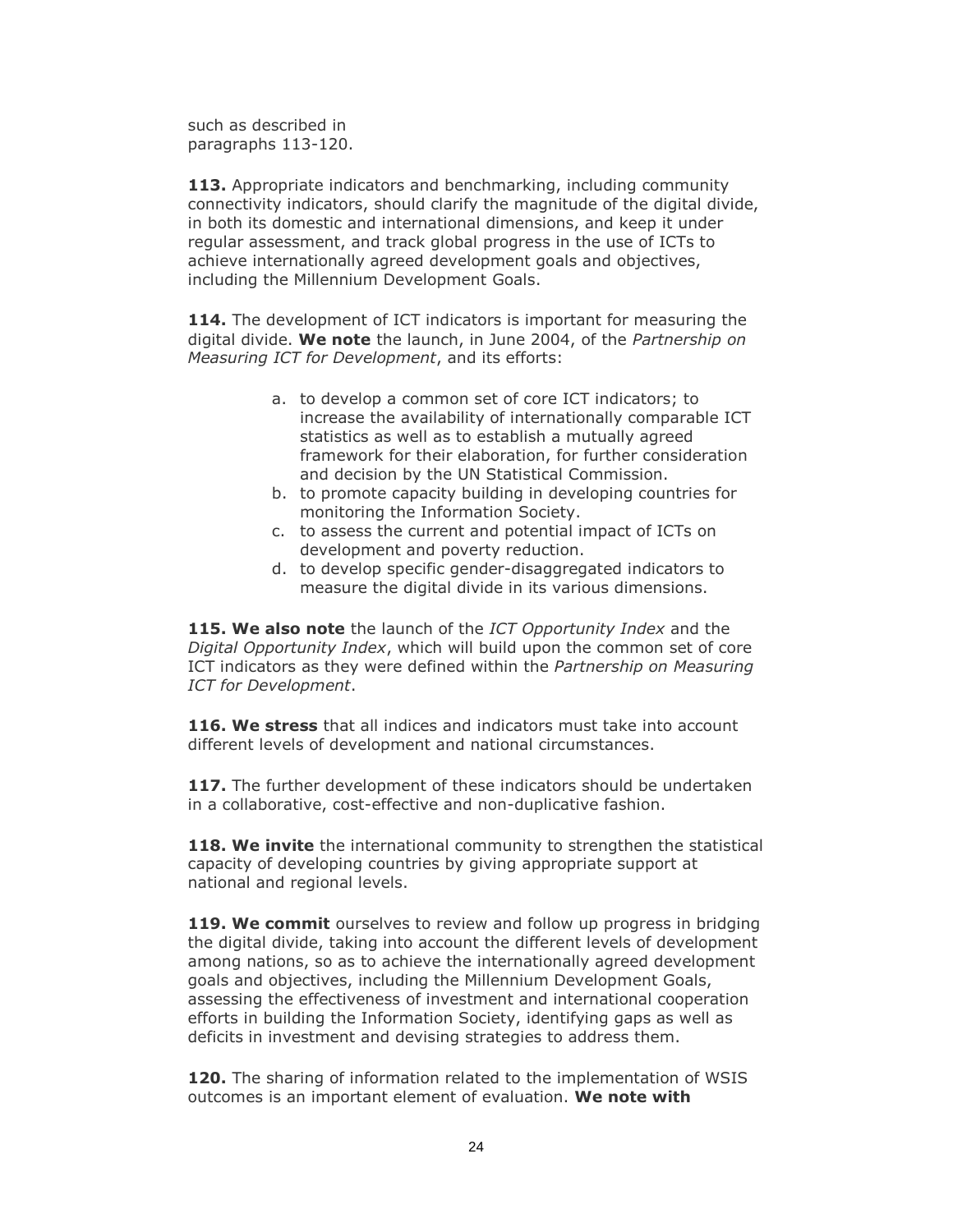**appreciation** the *Report on the Stocktaking of WSIS-related activities*, which will serve as one of the valuable tools for assisting with the followup, beyond the conclusion of the Tunis phase of the Summit, as well as the "*Golden Book*" of initiatives launched during the Tunis phase. **We encourage** all WSIS stakeholders to continue to contribute information on their activities to the public WSIS stocktaking database maintained by ITU. In this regard, **we invite** all countries to gather information at the national level with the involvement of all stakeholders, to contribute to the stocktaking.

**121.** There is a need to build more awareness of the Internet in order to make it a global facility which is truly available to the public. **We call upon the UNGA** to declare 17 May as World Information Society Day to help to raise awareness, on an annual basis, of the importance of this global facility, on the issues dealt with in the Summit, especially the possibilities that the use of ICT can bring for societies and economies, as well as of ways to bridge the digital divide.

**122. We request** the Secretary-General of the Summit to report to the General Assembly of the United Nations on its outcome, as requested in UNGA Resolution 59/220.

| <b>Action Line</b>                                                                                                                                   | Possible moderators/facilitators                                                                                                                                                     |
|------------------------------------------------------------------------------------------------------------------------------------------------------|--------------------------------------------------------------------------------------------------------------------------------------------------------------------------------------|
| C1. The role of public governance authorities ECOSOC/UN Regional Commissions/ITU<br>and all stakeholders in the promotion of<br>ICTs for development |                                                                                                                                                                                      |
| C2. Information and communication<br>infrastructure                                                                                                  | <b>ITU</b>                                                                                                                                                                           |
| C3. Access to information and knowledge                                                                                                              | <b>ITU/UNESCO</b>                                                                                                                                                                    |
| C4. Capacity building                                                                                                                                | UNDP/UNESCO/ITU/UNCTAD                                                                                                                                                               |
| C5. Building confidence and security in the<br>use of ICTs                                                                                           | <b>ITU</b>                                                                                                                                                                           |
| C6. Enabling environment                                                                                                                             | ITU/UNDP/UN REGIONAL<br>COMMISSIONS/UNCTAD                                                                                                                                           |
| C7. ICT Applications                                                                                                                                 |                                                                                                                                                                                      |
| E-government<br>E-business<br>E-learning<br>٠<br>F-health<br>٠<br>E-employment<br>٠<br>E-environment<br>٠<br>E-agriculture<br>٠<br>E-science         | UNDP/ITU<br>٠<br>WTO/UNCTAD/ITU/UPU<br>٠<br>UNESCO/ITU/UNIDO<br>٠<br>WHO/ITU<br>٠<br>ILO/ITU<br>٠<br>WHO/WMO/UNEP/UN-Habitat/ITU/ICAO<br>٠<br>FAO/ITU<br>٠<br>UNESCO/ITU/UNCTAD<br>٠ |

### **ANNEX**

C8. Cultural diversity and identity, linguistic UNESCOdiversity and local content